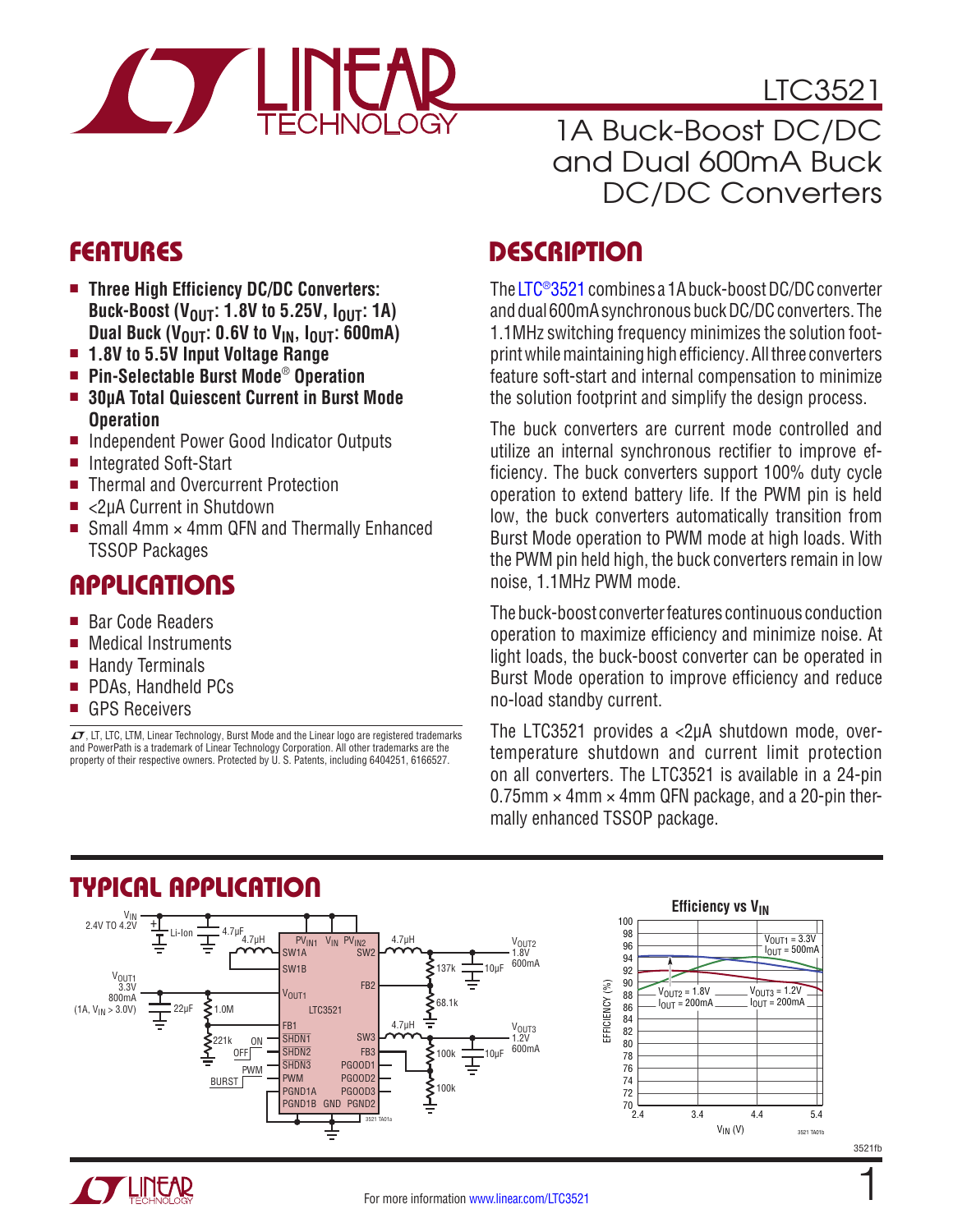### Absolute Maximum Ratings **(Note 1)**

| SW1A, SW1B, SW2, SW3 Voltage |  |
|------------------------------|--|
|                              |  |
|                              |  |
|                              |  |

| <b>Operating Junction Temperature Range</b> |
|---------------------------------------------|
|                                             |
|                                             |
|                                             |

### Pin Configuration



# ORDER INFORMATION

| LEAD FREE FINISH | <b>TAPE AND REEL</b> | <b>PART MARKING*</b> | PACKAGE DESCRIPTION             | TEMPERATURE RANGE        |
|------------------|----------------------|----------------------|---------------------------------|--------------------------|
| LTC3521EFE#PBF   | I TC3521FFF#TRPRF    | <b>I TC3521FF</b>    | 20-Lead Plastic TSSOP           | $-40^{\circ}$ C to 125°C |
| LTC3521IFE#PBF   | LTC3521IFE#TRPBF     | <b>I TC3521FF</b>    | 20-Lead Plastic TSSOP           | $-40^{\circ}$ C to 125°C |
| LTC3521EUF#PBF   | LTC3521EUF#TRPBF     | 3521                 | 24-Lead (4mm × 4mm) Plastic QFN | '-40°C to 125°C          |
| LTC3521IUF#PBF   | LTC3521IUF#TRPBF     | 3521                 | 24-Lead (4mm × 4mm) Plastic QFN | ' –40°C to 125°C         |

Consult LTC Marketing for parts specified with wider operating temperature ranges. \*The temperature grade is identified by a label on the shipping container. For more information on lead free part marking, go to: http://www.linear.com/leadfree/

For more information on tape and reel specifications, go to: http://www.linear.com/tapeandreel/

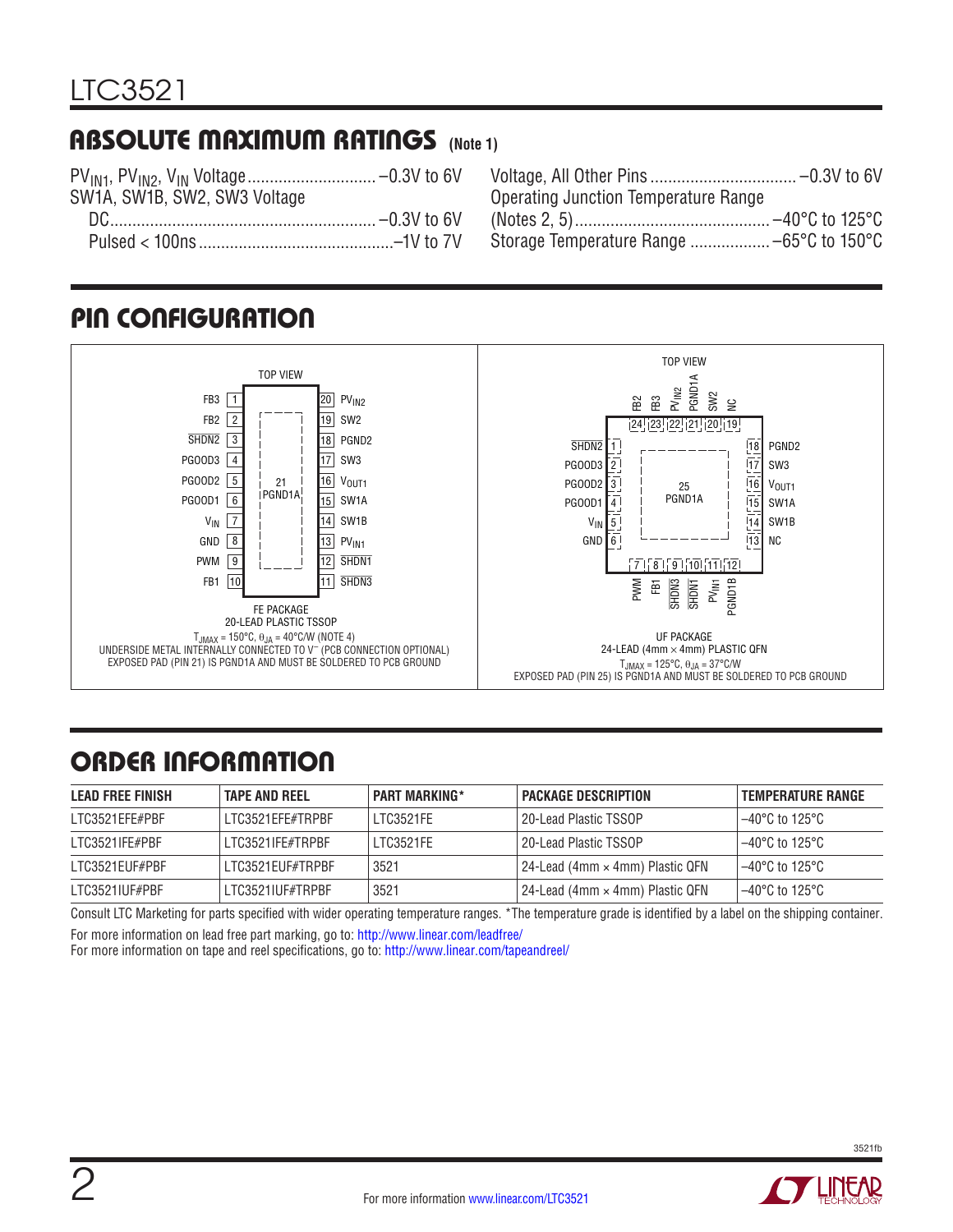### **ELECTRICAL CHARACTERISTICS** The  $\bullet$  denotes the specifications which apply over the full operating

junction temperature range, otherwise specifications are at T<sub>A</sub> = 25°C (Note 2). V<sub>IN</sub>, PV<sub>IN1</sub>, PV<sub>IN2</sub> = 3.6V, V<sub>OUT1</sub> = 3.3V, unless **otherwise noted.**

| <b>PARAMETER</b>                            | <b>CONDITIONS</b>                                                                                                  |           | <b>MIN</b> | <b>TYP</b>     | <b>MAX</b>     | <b>UNITS</b>  |
|---------------------------------------------|--------------------------------------------------------------------------------------------------------------------|-----------|------------|----------------|----------------|---------------|
| Input Voltage                               |                                                                                                                    | 0         | 1.8        |                | 5.5            | $\vee$        |
| Quiescent Current-Shutdown                  | $V_{\overline{\text{SHOM1}}} = V_{\overline{\text{SHDN2}}} = V_{\overline{\text{SHDN3}}} = \overline{0}V$ (Note 6) | $\bullet$ |            | 0.01           | $\overline{2}$ | μA            |
| <b>Burst Mode Quiescent Current</b>         | $V_{FB1} = 0.66V$ , $V_{FB2} = 0.66V$ , $V_{FB3} = 0.66V$ , $V_{PWM} = 0V$                                         |           |            | 30             |                | μA            |
| <b>Oscillator Frequency</b>                 |                                                                                                                    | $\bullet$ | 0.85       | 1.1            | 1.35           | <b>MHz</b>    |
| SHDN1, SHDN2, SHDN3, PWM Input High Voltage |                                                                                                                    |           | 1.4        |                |                | $\vee$        |
| SHDN1, SHDN2, SHDN3, PWM Input Low Voltage  |                                                                                                                    | ●         |            |                | 0.4            | $\vee$        |
| Power Good Outputs Low Voltage              | $I_{PGOOD1} = I_{PGOOD2} = I_{PGOOD3} = 1mA$                                                                       |           |            | 0.1            | 0.2            | $\vee$        |
| Power Good Outputs Leakage Current          | $V_{PGOOD1} = V_{PGOOD2} = V_{PGOOD3} = 5.5V$                                                                      |           |            | 0.1            | 10             | μA            |
| <b>Buck Converters</b>                      |                                                                                                                    |           |            |                |                |               |
| <b>PMOS Switch Resistance</b>               |                                                                                                                    |           |            | 0.205          |                | Ω             |
| <b>NMOS Switch Resistance</b>               |                                                                                                                    |           |            | 0.170          |                | Ω             |
| NMOS Switch Leakage Current                 | $V_{SW2} = V_{SW3} = 5.5V$ , $V_{IN} = 5.5V$                                                                       |           |            | 0.1            | 5              | μA            |
| PMOS Switch Leakage Current                 | $V_{SW2} = V_{SW3} = 0V$ , $V_{IN} = 5.5V$                                                                         |           |            | 0.1            | 10             | μA            |
| Feedback Voltage                            | (Note 4)                                                                                                           | $\bullet$ | 0.585      | 0.6            | 0.612          | $\vee$        |
| <b>Feedback Input Current</b>               | $V_{FB2} = V_{FB3} = 0.6V$                                                                                         |           |            | 1              | 50             | nA            |
| <b>PMOS Current Limit</b>                   | (Note 3)                                                                                                           | $\bullet$ | 750        | 1050           |                | mA            |
| Maximum Duty Cycle                          | $V_{FB2} = V_{FB3} = 0.55V$                                                                                        |           | 100        |                |                | $\frac{0}{0}$ |
| Minimum Duty Cycle                          | $V_{FB2} = V_{FB3} = 0.66V$                                                                                        |           |            |                | $\mathbf{0}$   | $\frac{0}{0}$ |
| PGOOD Threshold                             | V <sub>FB2,3</sub> Falling                                                                                         |           | $-12$      | $-9$           | $-6$           | $\frac{0}{0}$ |
| Power Good Hysteresis                       | V <sub>FB2.3</sub> Returning Good                                                                                  |           |            | $\overline{c}$ |                | $\frac{0}{0}$ |
| <b>Buck-Boost Converter</b>                 |                                                                                                                    |           |            |                |                |               |
| Output Voltage                              |                                                                                                                    |           | 1.8        |                | 5.25           | $\vee$        |
| <b>PMOS Switch Resistance</b>               |                                                                                                                    |           |            | 0.110          |                | Ω             |
| <b>NMOS Switch Resistance</b>               |                                                                                                                    |           |            | 0.085          |                | Ω             |
| NMOS Switch Leakage Current                 | $V_{SW1A} = V_{SW1B} = 5.5V, V_{IN} = 5.5V$                                                                        |           |            | 0.1            | 5              | μA            |
| PMOS Switch Leakage Current                 | $V_{SW1A} = V_{SW1B} = 0V$ , $V_{IN} = 5.5V$                                                                       |           |            | 0.1            | 10             | μA            |
| Feedback Voltage                            | (Note 4)                                                                                                           | $\bullet$ | 0.585      | 0.6            | 0.612          | $\vee$        |
| Feedback Input Current                      | $V_{FB1} = 0.6 V$                                                                                                  |           |            | 1              | 50             | пA            |
| Average Current Limit                       | (Note 3)                                                                                                           |           | 1.65       | 2.1            |                | A             |
| Reverse Current Limit                       | (Note 3)                                                                                                           |           |            | 375            |                | mA            |
| Maximum Duty Cycle                          | $V_{FB1} = 0.55V$                                                                                                  | $\bullet$ | 85         | 94             |                | $\frac{0}{0}$ |
| Minimum Duty Cycle                          | $V_{FB1} = 0.66V$                                                                                                  | O         |            |                | 0              | $\frac{0}{0}$ |
| PGOOD Threshold                             | V <sub>FB1</sub> Falling                                                                                           |           | $-12$      | $-9$           | $-6$           | $\frac{0}{0}$ |
| Power Good Hysteresis                       | V <sub>FB1</sub> Returning Good                                                                                    |           |            | 3              |                | $\frac{0}{0}$ |

**Note 1:** Stresses beyond those listed under Absolute Maximum Ratings may cause permanent damage to the device. Exposure to any Absolute Maximum Rating condition for extended periods may affect device reliability and lifetime.

**Note 2:** The LTC3521 is tested under pulsed load conditions such that  $T_J \approx T_A$ . The LTC3521E is guaranteed to meet performance specifica-

3521fb tions from 0°C to 85°C. Specifications over the –40°C to 125°C operating junction temperature range are assured by design, characterization and correlation with statistical process controls. The LTC3521I is guaranteed over the full –40°C to 125°C operating junction temperature range. The maximum ambient temperature is determined by specific operating conditions in conjunction with board layout, the rated package thermal impedance and other environmental factors.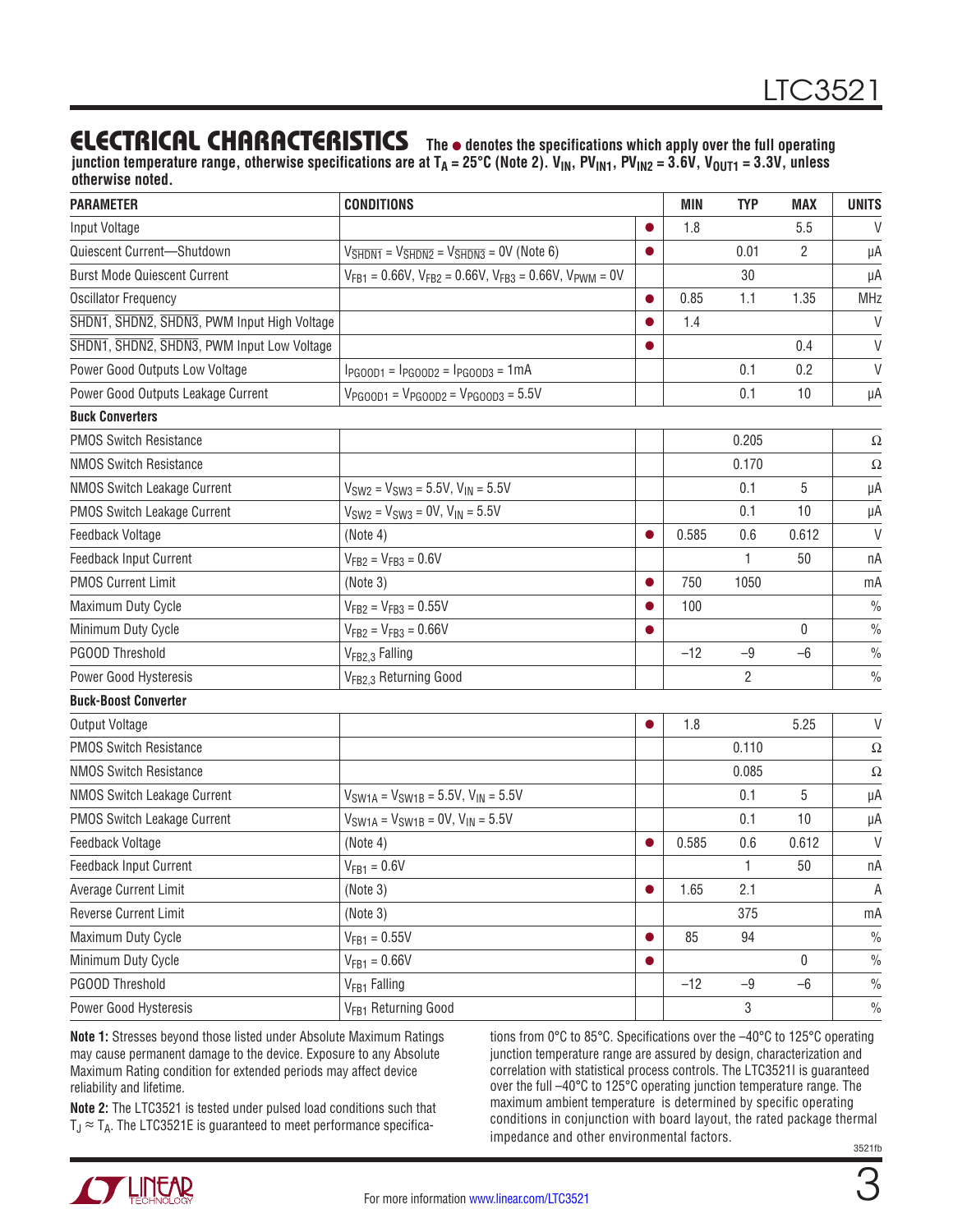# Electrical Characteristics

**Note 3:** Current measurements are performed when the LTC3521 is not switching. The current limit values in operation will be somewhat higher due to the propagation delay of the comparators.

**Note 4:** The LTC3521 is tested in a proprietary test mode that connects each FB pin to the output of the respective error amplifier.

**Note 5:** This IC includes overtemperature protection that is intended to protect the device during momentary overload conditions. Junction temperature will exceed 125°C when overtemperature protection is active. Continuous operation above the specified maximum operating junction temperature may impair device reliability.

**Note 6:** Shutdown current is measured on the  $V_{\text{IN}}$  pin and does not include PMOS switch leakage.

### TYPICAL PERFORMANCE CHARACTERISTICS TA=25°C, unless otherwise noted.









140







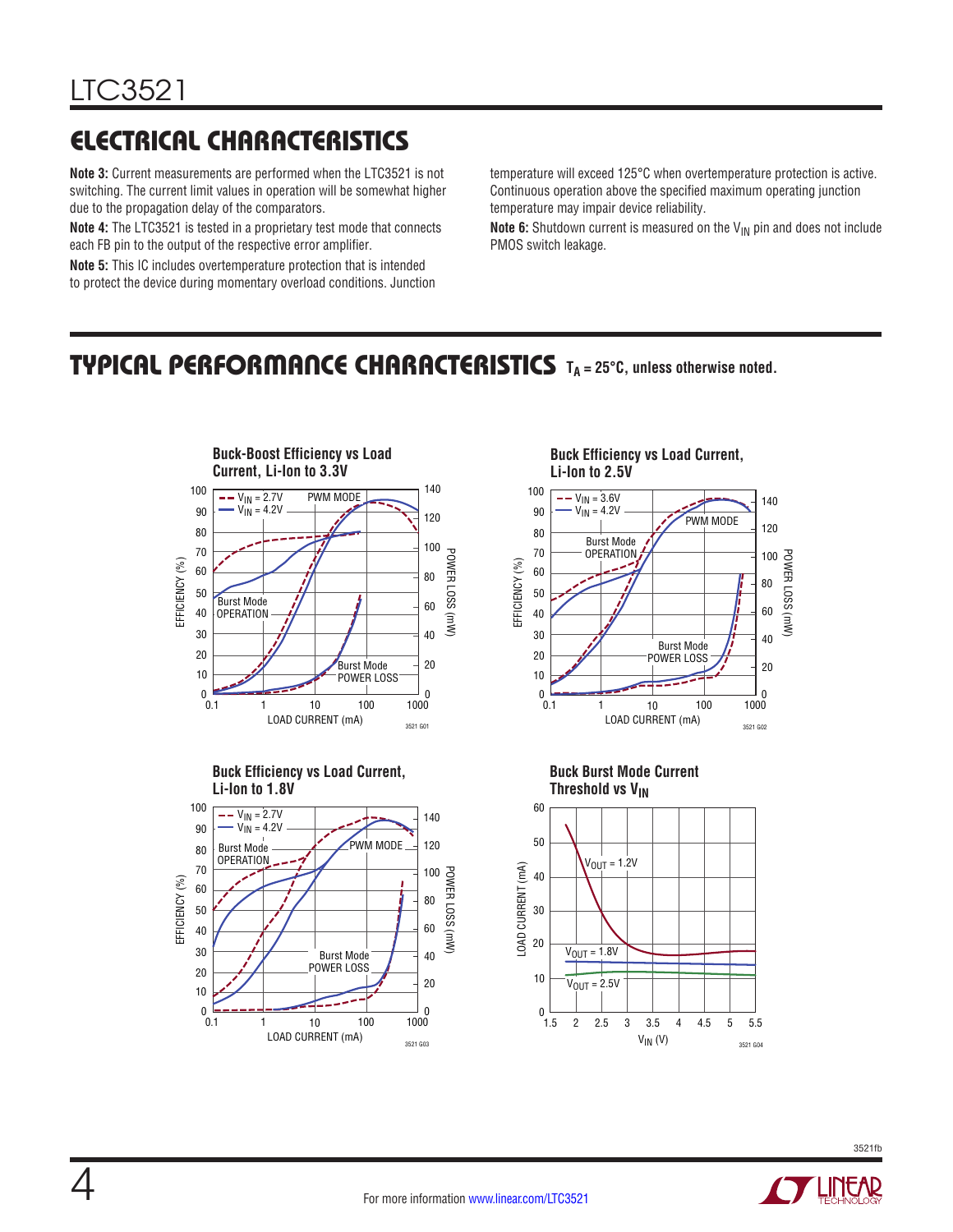5

### TYPICAL PERFORMANCE CHARACTERISTICS TA=25°C, unless otherwise noted.



**TLINEAR**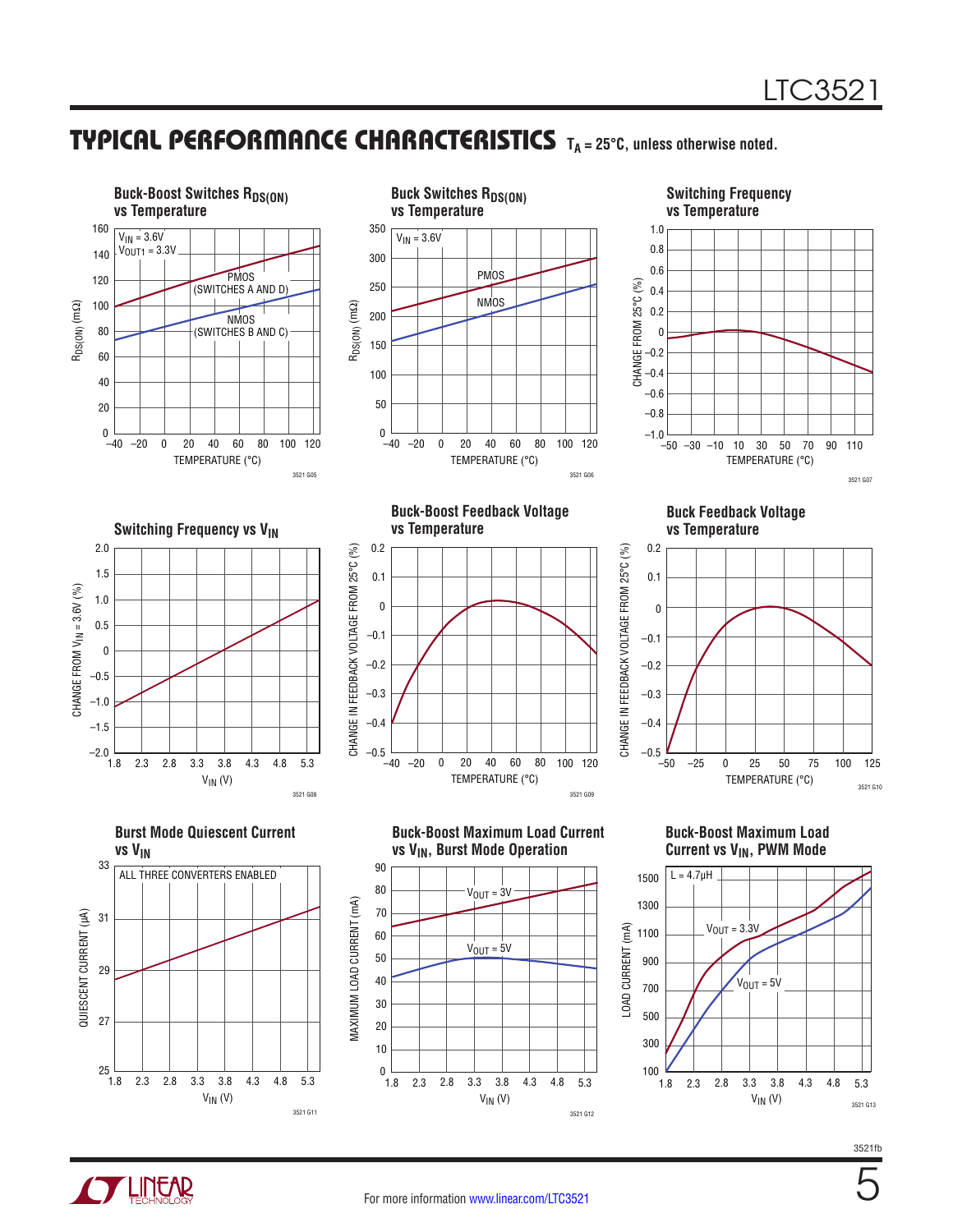### **TYPICAL PERFORMANCE CHARACTERISTICS** TA = 25°C, unless otherwise noted.



**Buck-Boost Load Step,** 



#### **Buck-Boost Burst Mode Operation to PWM Transition**



**Buck Load Step, PWM Mode, 10mA to 400mA**



**Buck Load Step, Burst Mode, 10mA to 400mA**







**Buck-Boost Peak Current Limit** 





6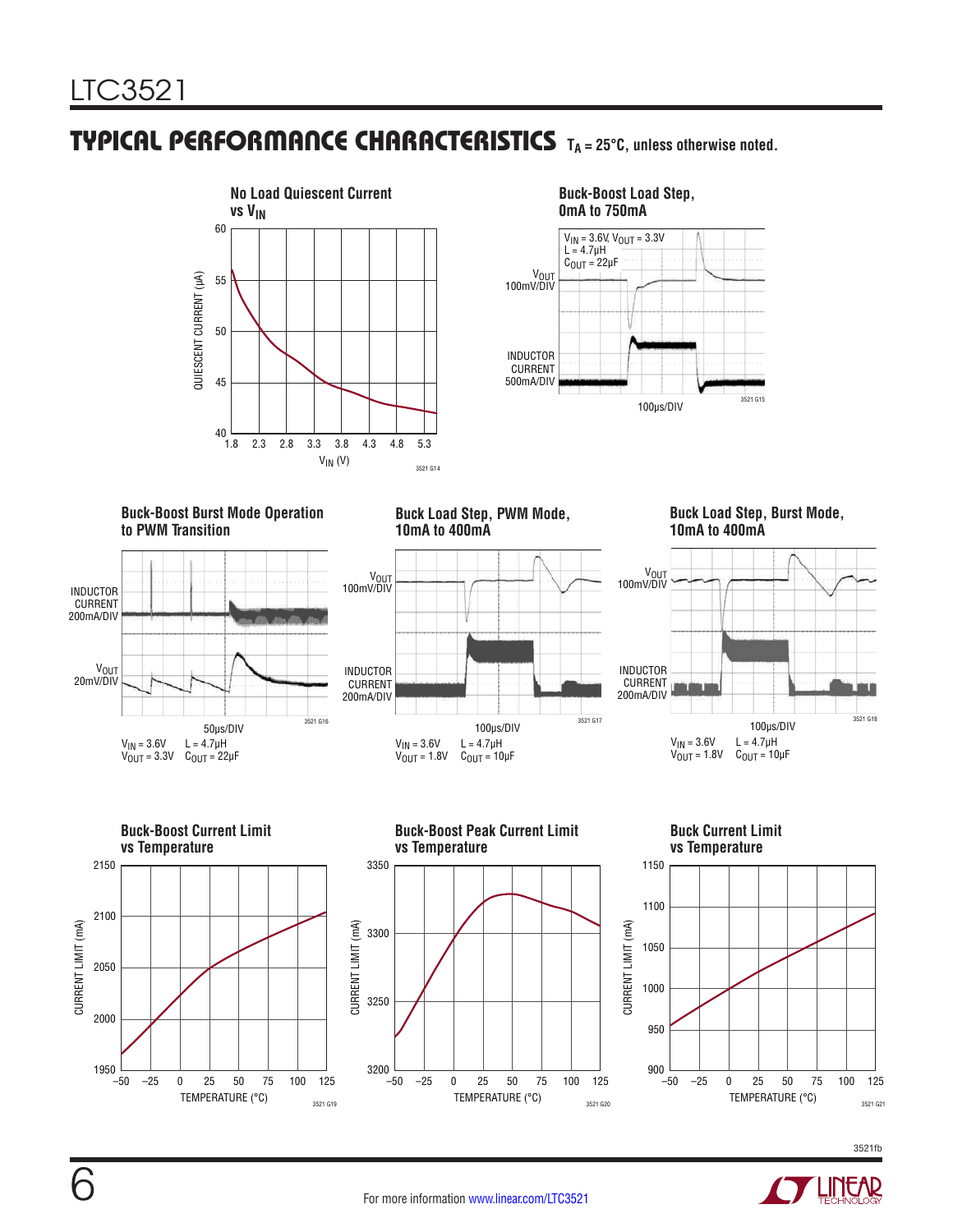### Pin Functions **(FE/UF Packages)**

**FB3 (Pin 1/Pin 23):** Feedback Voltage for the Buck Converter Derived from a Resistor Divider Connected to the Buck  $V_{OUT3}$  Output Voltage. The buck output voltage is given by the following equation, where R1 is a resistor between FB3 and ground, and R2 is a resistor between FB3 and the buck output voltage:

$$
V_{OUT3} = 0.6V\left(1 + \frac{R2}{R1}\right)
$$

**FB2 (Pin 2/Pin 24):** Feedback Voltage for the Buck Converter Derived from a Resistor Divider Connected to the Buck  $V_{OIII2}$  Output Voltage. The buck output voltage is given by the following equation, where R1 is a resistor between FB2 and ground, and R2 is a resistor between FB2 and the buck output voltage:

$$
V_{\text{OUT2}} = 0.6V \left(1 + \frac{R2}{R1}\right)
$$

**SHDN2 (Pin 3/Pin 1):** Forcing this pin above 1.4V enables the buck converter output at SW2. Forcing this pin below 0.4V disables the buck converter. This pin cannot be left floating.

**PGOOD3 (Pin 4/Pin 2):** This pin is an open-drain output which pulls low under any of the following conditions:  $V<sub>OUT3</sub>$  buck output voltage is out of regulation, the part is in overtemperature shutdown, the part is in undervoltage lockout, or the SHDN3 pin is pulled low.

**PGOOD2 (Pin 5/Pin 3):** This pin is an open-drain output which pulls low under any of the following conditions:  $V_{\text{OUT2}}$  buck output voltage is out of regulation, the part is in overtemperature shutdown, the part is in undervoltage lockout, or the SHDN2 pin is pulled low.

**PGOOD1 (Pin 6/Pin 4):** This pin is an open-drain output which pulls low under any of the following conditions:  $V_{\text{OUT1}}$  buck-boost output voltage is out of regulation, the part is in overtemperature shutdown, the part is in undervoltage lockout, the buck-boost converter is in current limit, or the  $\overline{\text{SHDN1}}$  pin is pulled low. See the Operation section of this data sheet for details on the functionality of this pin in PWM mode.

**V<sub>IN</sub>** (Pin 7/Pin 5): Low Current Power Supply Connection Used to Power the Internal Circuitry of the LTC3521. This pin should be bypassed by a 4.7µF, or larger, ceramic capacitor. The bypass capacitor should be placed as close to the pin as possible and should have a short return path to ground. Pins  $V_{IN}$ ,  $PV_{IN1}$ , and  $PV_{IN2}$  must be connected together in the application circuit.

**GND (Pin 8/Pin 6):**SmallSignalGround. Thispinisusedas a ground reference for the internal circuitry of the LTC3521.

**PWM (Pin 9/Pin 7):** Logic Input Used to Choose Between Burst Mode Operation and PWM Mode for All Three Converters. This pin cannot be left floating.

PWM = Low: Burst Mode operation is enabled on all three converters. The buck converters will operate in Burst Mode operation at light current but will automatically transition to PWM operation at high currents. The buck converters can supply maximum output current (600mA) in this mode. The buck-boost converter will operate in variable frequency mode and can only supply a reduced load current (typically 50mA).

PWM = High: All three converters are forced into PWM mode operation. The buck converters will remain at constant-frequency operation until their minimum ontime is reached. The buck-boost converter will remain in PWM mode at all load currents.

**FB1 (Pin 10/Pin 8):** Feedback Voltage for the Buck-Boost Converter Derived from a Resistor Divider on the Buck-Boost Output Voltage. The buck-boost output voltage is given by the following equation, where R1 is a resistor between FB1 and ground, and R2 is a resistor between FB1 and the buck output voltage:

$$
V_{\text{OUT1}} = 0.6 \text{V} \left( 1 + \frac{\text{R2}}{\text{R1}} \right)
$$

**SHDN3 (Pin 11/Pin 9):** Forcing this pin above 1.4V enables the buck converter output at SW3. Forcing this pin below 0.4V disables the buck converter. This pin cannot be left floating.

**SHDN1 (Pin 12/Pin 10):** Forcing this pin above 1.4V enables the buck-boost converter. Forcing this pin below 0.4V disables the buck-boost converter. This pin cannot be left floating.



7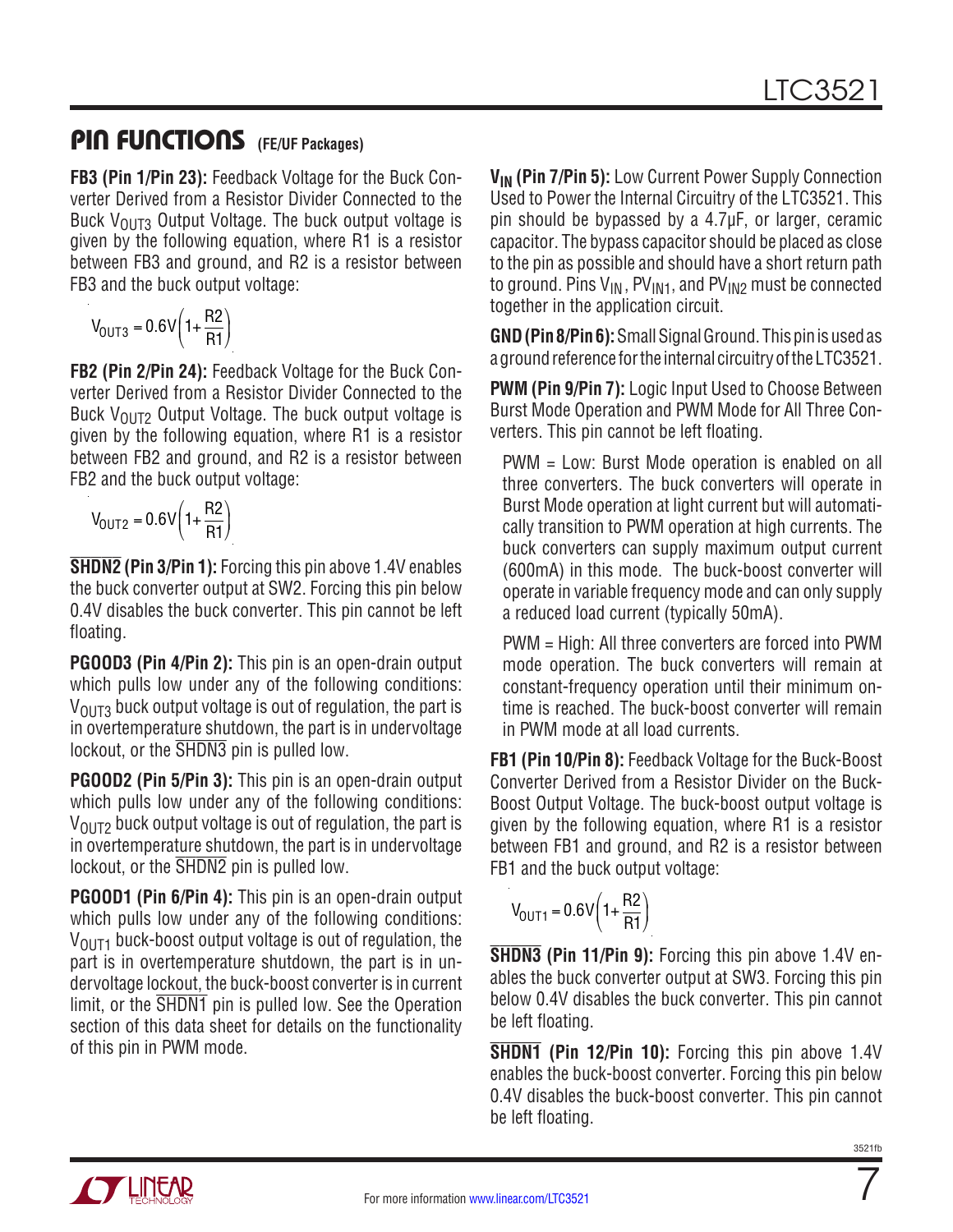### Pin Functions **(FE/UF Packages)**

**PV<sub>IN1</sub>** (Pin 13/Pin 11): High current power supply connection used to supply switch A of the buck-boost converter. This pin should be bypassed by a 4.7µF, or larger, ceramic cap. The bypass capacitor should be placed as close to the pin as possible and should have a short return path to ground. Pins  $V_{IN}$ ,  $PV_{IN1}$ , and  $PV_{IN2}$  must be connected together in the application circuit.

**NC (Pin 13, UF Package Only):** No Internal Connection.

**SW1B (Pin 14/Pin 14):** Buck-Boost Switch Node. This pin must be connected to one side of the buck-boost inductor.

**SW1A (Pin 15/Pin 15):** Buck-Boost Switch Node. This pin must be connected to one side of the buck-boost inductor.

V<sub>OUT1</sub> (Pin 16/Pin 16): Buck-Boost Output Voltage Node. This pin should be connected to a low ESR ceramic capacitor. The capacitor should be placed as close to the IC as possible and should have a short return to ground.

**SW3 (Pin 17/Pin 17):** Buck converter Switch Node. This pin must be connected to the opposite side of the inductor connected to  $V_{OUT3}$ .

**PGND2 (Pin 18/Pin 18):** High Current Ground Connection for Both Buck Converters. The PCB trace connecting this pin to ground should be made as short and wide as possible.

**SW2 (Pin 19/Pin 20):** Buck Converter Switch Node. This pin must be connected to the opposite side of the inductor connected to  $V_{OUT2}$ .

**NC (Pin 19, UF Package Only):** No Internal Connection.

**PV<sub>IN2</sub> (Pin 20/Pin 22):** High Current Power Supply Connection Used to Supply the Buck Converter Power Switches. This pin should be bypassed by a 10µF or larger ceramic cap. The bypass capacitor should be placed as close to the pin as possible and should have a short return path to ground. Pins  $V_{IN}$ ,  $PV_{IN1}$ , and  $PV_{IN2}$  must be connected together in the application circuit.

**PGND1A (Exposed Pad Pin 21/Pin 21, Exposed Pad Pin 25):** High Current Ground Connection for the Buck-Boost Switch B. The PCB trace connecting this pin to ground should be made as short and wide as possible.

**PGND1B (Pin 12, UF Package Only): High Current Ground** Connection for the Buck-Boost Switch C. The PCB trace connecting this pin to ground should be made as short and wide as possible.

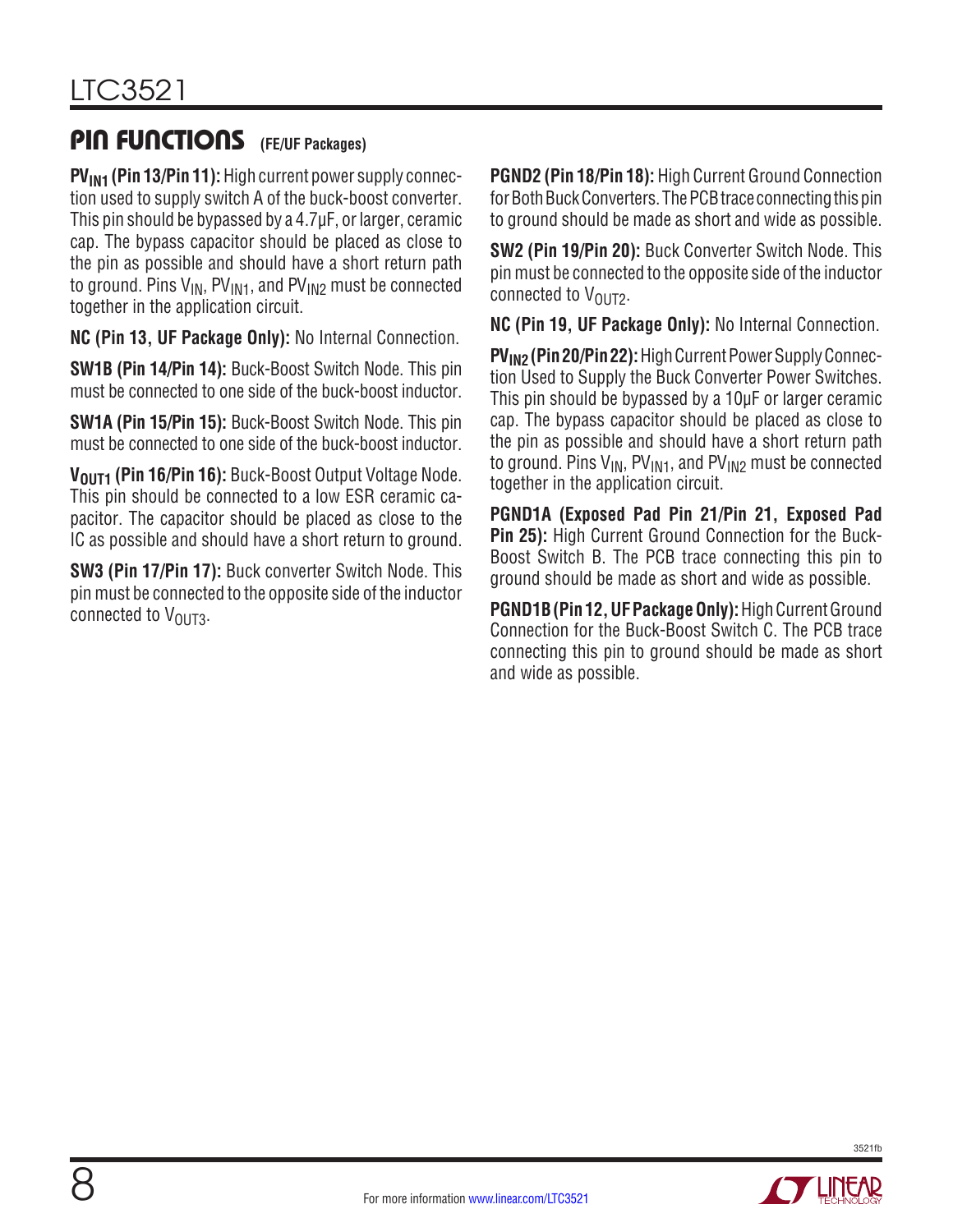### Block Diagram **(UF Package)**



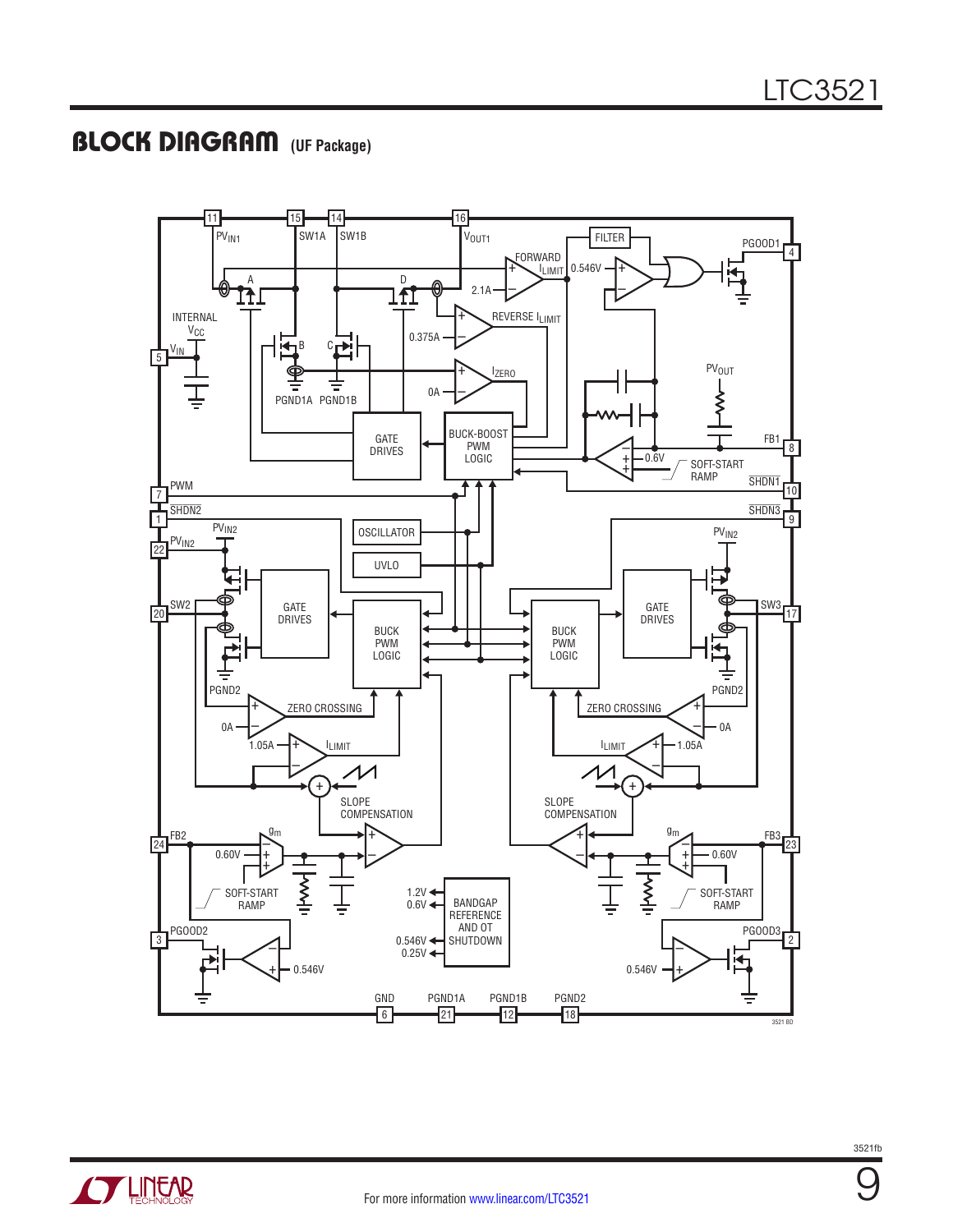The LTC3521 combines dual synchronous buck DC/DC converters and a 4-switch buck-boost DC/DC converter in a 4mm  $\times$  4mm QFN package and a 20-pin thermally enhanced TSSOP package. The buck-boost converter utilizes a proprietary switching algorithm which allows its output voltage to be regulated above, below or equal to the input voltage. The buck converters provide a high efficiency lower voltage output and support 100% duty cycle operation to extend battery life. In Burst Mode operation, the total quiescent current for the LTC3521 is reduced to 30μA. All three converters are synchronized to the same internal 1.1MHz oscillator.

### **Buck Converter Operation**

#### **PWM Mode Operation**

When the PWM pin is held high, the LTC3521 buck converters use a constant-frequency, current mode control architecture. Both the main (P-channel MOSFET) and synchronous rectifier (N-channel MOSFET) switches are internal. At the start of each oscillator cycle, the P-channel switch is turned on and remains on until the current waveform with superimposed slope compensation ramp exceeds the error amplifier output. At this point, the synchronous rectifier is turned on and remains on until the inductor current falls to zero or a new switching cycle is initiated. As a result, the buck converters operate with discontinuous inductor current at light loads, which improves efficiency. At extremely light loads, the minimum on-time of the main switch will be reached and the buck converters will begin turning off for multiple cycles in order to maintain regulation.

#### **Burst Mode Operation**

When the PWM pin is forced low, the buck converters will automatically transition between Burst Mode operation at sufficiently light loads (below approximately 15mA) and PWM mode at heavier loads. Burst Mode entry is determined by the peak inductor current. Therefore, the load current at which Burst Mode operation will be entered depends on the input voltage, the output voltage and the inductor value. Typical curves for Burst Mode entry threshold are provided in the Typical Performance Characteristics section of this data sheet. In dropout and near dropout conditions, Burst Mode operation is disabled.

#### **Dropout Operation**

As the input voltage decreases to a value approaching the output regulation voltage, the duty cycle increases toward the maximum on-time. Further reduction of the supply voltage will force the main switch to remain on for more than one cycle until 100% duty cycle operation is reached where the main switch remains on continuously. In this dropout state, the output will be determined by the input voltage less the resistive voltage drop across the main switch and series resistance of the inductor.

#### **Slope Compensation**

Current mode control requires the use of slope compensation to prevent subharmonic oscillations in the inductor current at high duty cycle operation. This is accomplished internally on the LTC3521 through the addition of a compensatingramptothe current sense signal. Insome current mode ICs, current limiting is performed by clamping the error amplifier voltage to a fixed maximum. This leads to a reduced output current capability at low step-down ratios. In contrast, the LTC3521 performs current limiting prior to addition of the slope compensation ramp and therefore achieves a peak inductor current limit that is independent of duty cycle.

#### **Short-Circuit Protection**

When the output is shorted to ground, the error amplifier will saturate high and the P-channel MOSFET switch will turn on at the start of each cycle and remain on until the current limit trips. During this minimum on-time, the inductor current will increase rapidly and will decrease very slowly during the remainder of the period due to the very small reverse voltage produced by a hard output short. To eliminate the possibility of inductor current runaway in this situation, the buck converter switching frequency is reduced to 250kHz when the voltage on the buck FB pin falls below 0.25V. The buck soft-start circuit is reset when the buck FB pin falls below 0.25V to provide a smooth restart once the short-circuit condition at the output voltage is no longer present. Additionally, the PMOS current limit is decreased from 1050mA to 700mA when the voltage on the buck FB pin falls below 0.25V.

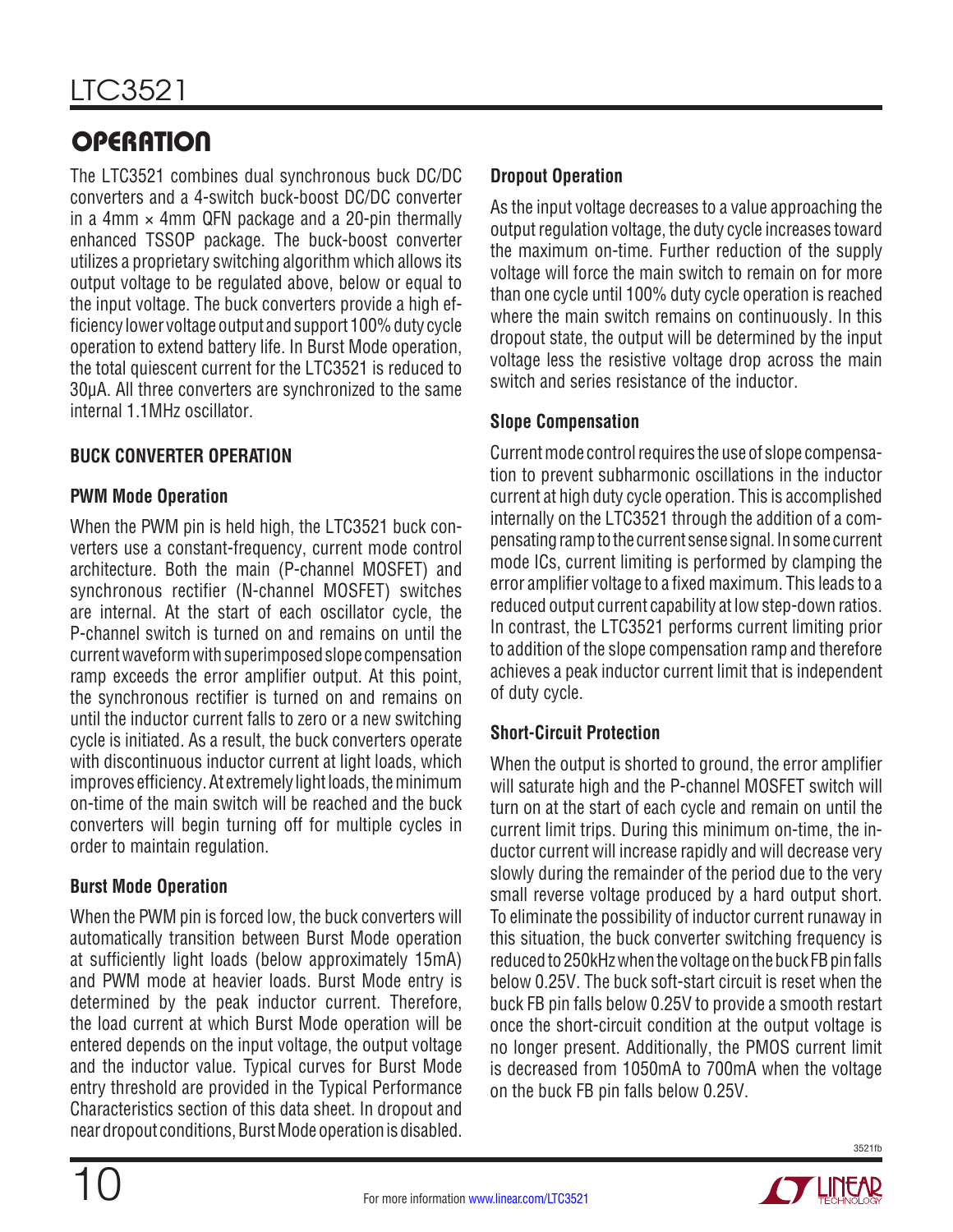#### **Soft-Start**

The buck converters have an internal voltage mode soft-start circuit with a nominal duration of 800μs. The converters remain in regulation during soft-start and will therefore respond to output load transients which occur during this time. In addition, the output voltage rise time has minimal dependency on the size of the output capacitor or load current.

#### **Error Amplifier and Compensation**

The LTC3521 buck converters utilize an internal transconductance error amplifier. Compensation of the feedback loop is performed internally to reduce the size of the application circuit and simplify the design process. The compensation network has been designed to allow use of a wide range of output capacitors while simultaneously ensuring rapid response to load transients.

#### **PGOOD Comparators**

The PGOOD2 and PGOOD3 pins are open-drain outputs which indicate the status of the buck converters. If the buck output voltage falls 9% below the regulation voltage, the respective PGOOD open-drain output will pull low. The output voltage must rise 2% above the falling threshold before the pull-down will turn off. In addition, there is a 60μs typical deglitching delay in the flag in order to prevent false trips due to voltage transients on load steps. The respective PGOOD output will also pull low during overtemperature shutdown, undervoltage lockout or if the respective buck converter SHDN pin is pulled low to indicate these fault conditions.

#### **Buck-Boost Converter Operation**

#### **PWM Mode Operation**

When the PWM pin is held high, the LTC3521 buck-boost converter operates in a constant-frequency PWM mode with voltage mode control. A proprietary switching algorithm allows the converter to switch between buck, buckboost and boost modes without discontinuity in inductor current or loop characteristics. The switch topology for the buck-boost converter is shown in Figure 1.

When the input voltage is significantly greater than the output voltage, the buck-boost converter operates in buck mode. Switch D turns on continuously and switch C remains off. Switches A and B are pulse width modulated to produce the required duty cycle to support the output regulation voltage. As the input voltage decreases, switch A remains on for a larger portion of the switching cycle. When the duty cycle reaches approximately 85%, the switch pair AC begins turning on for a small fraction of the switching period. As the input voltage decreases further, the AC switch pair remains on for longer durations and the duration of the BD phase decreases proportionally. As the input voltage drops below the output voltage, the AC phase will eventually increase to the point that there is no longer any BD phase. At this point, switch A remains on continuously while switch pair CD is pulse width modulated to obtain the desired output voltage. At this point, the converter is operating solely in boost mode.

This switching algorithm provides a seamless transition between operating modes and eliminates discontinuities in average inductor current, inductor current ripple and loop transfer function throughout all three operational



**Figure 1. Buck-Boost Switch Topology**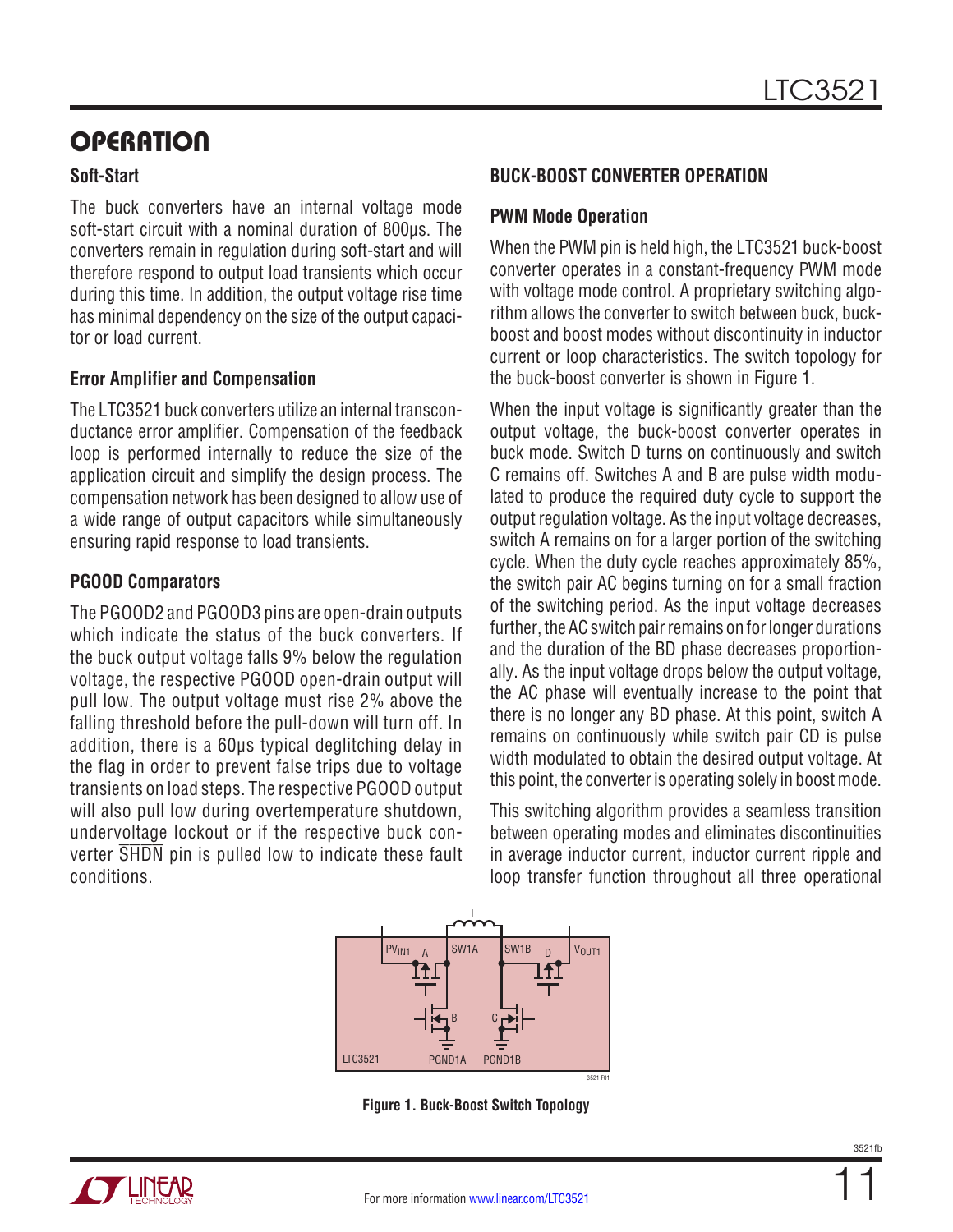modes. These advantages result in increased efficiency and stability in comparison to the traditional 4-switch buck-boost converter.

#### **Error Amplifier and Compensation**

The buck-boost converter utilizes a voltage mode error amplifier with an internal compensation network as shown in Figure 2.



**Figure 2. Buck-Boost Error Amplifier and Compensation**

Notice that resistor R2 of the external resistor divider network plays an integral role in determining the frequency response of the compensation network. The ratio of R2 to R1 must be set to program the desired output voltage but this still allows the value of R2 to be adjusted to optimize the transient response of the converter. Increasing the value of R2 generally leads to greater stability at the expense of reduced transient response speed. Increasing the value of R2 can vield substantial transient response improvement in cases where the phase margin has been reduced due to the use of a small value output capacitor or a large inductance (particularly with large boost step-up ratios). Conversely, decreasing the value of R2 increases the loop bandwidth which can improve the speed of the converter's transient response. This can be useful in improving the transient response if a large valued output capacitor is utilized. In this case, the increased bandwidth created by decreasing R2 is used to counteract the reduced converter bandwidth caused by the large output capacitor.

#### **Current Limit Operation**

The buck-boost converter has two current limit circuits. The primary current limit is an average current limit circuit which injects an amount of current into the feedback node which is proportional to the extent that the switch A current exceeds the current limit value. Due to the high gain of this loop, the injected current forces the error amplifier output to decrease until the average current through switch A decreases approximately to the current limit value. The average current limit utilizes the error amplifier in an active state and thereby provides a smooth recovery with little overshoot once the current limit fault condition is removed. Since the current limit is based on the average current through switch A, the peak inductor current in current limit will have a dependency on the duty cycle (i.e., on the input and output voltages in the overcurrent condition).

The speed of the average current limit circuit is limited by the dynamics of the error amplifier. On a hard output short, it would be possible for the inductor current to increase substantially beyond current limit before the average current limit circuit would react. For this reason, there is a second current limit circuit which turns off switch A if the current ever exceeds approximately 165% of the average current limit value. This provides additional protection in the case of an instantaneous hard output short.

#### **Reverse Current Limit**

The reverse current comparator on switch D monitors the inductor current entering  $PV<sub>OUT</sub>$ . When this current exceeds 375mA (typical), switch D will be turned off for the remainder of the switching cycle.

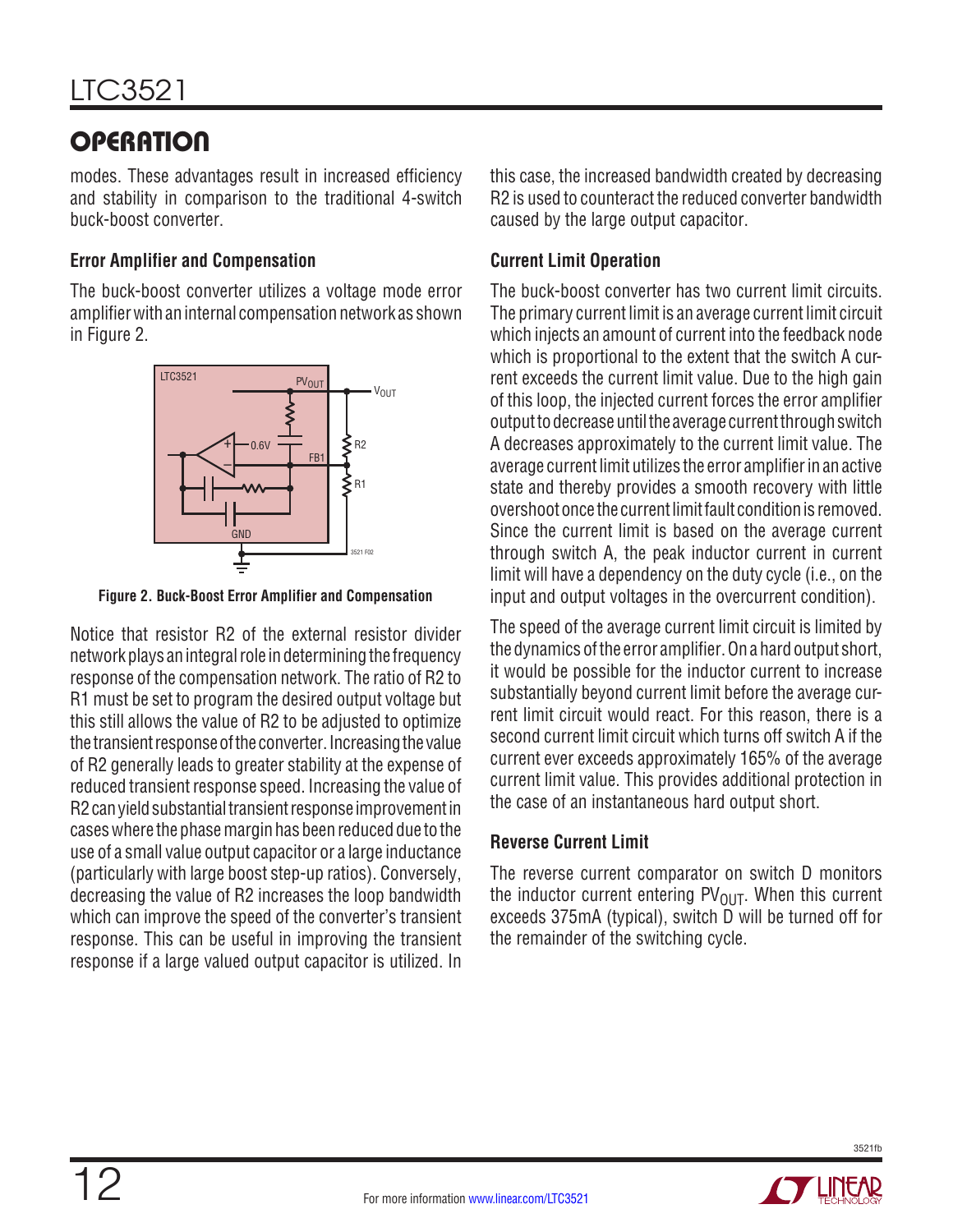#### **Burst Mode Operation**

With the PWM pin held low, the buck-boost converter operates utilizing a variable frequency switching algorithm designed to improve efficiency at light load and reduce the standby current at zero load. In Burst Mode operation, the inductor is charged with fixed peak amplitude current pulses. These current pulses are repeated as often as necessary to maintain the output regulation voltage. The maximum output current which can be supplied in Burst Mode operation is dependent upon the input and output voltage as given by the following formula:

$$
I_{\text{OUT}(MAX),\text{BURST}} = \frac{0.1 \cdot V_{\text{IN}}}{V_{\text{IN}} + V_{\text{OUT}}}(A)
$$

In Burst Mode operation, the error amplifier is not used but is instead placed in a low current standby mode to reduce supply current and improve light load efficiency.

### **Soft-Start**

The buck-boost converter has an internal voltage mode soft-start circuit with a nominal duration of 600μs. The converter remains in regulation during soft-start and will therefore respond to output load transients that occur during this time. In addition, the output voltage rise time has minimal dependency on the size of the output capacitor or load. During soft-start, the buck-boost converter is forced into PWM operation regardless of the state of the PWM pin.

### **PGOOD Comparator**

The PGOOD1 pin is an open-drain output which indicates the status of the buck-boost converter. In Burst Mode operation (PWM = Low), the PGOOD1 open-drain output will pull low when the feedback voltage falls 9% below the regulation voltage. There is approximately 3% hysteresis in this threshold when the output voltage is returning good. In addition, there is a 60μs typical deglitching delay to prevent false trips due to short duration voltage transients in response to load steps.

In PWM mode, operation of the PGOOD1 comparator is complicated by the fact that the feedback pin voltage is driven to the reference voltage independent of the output voltage through the action of the voltage mode error amplifier. Since the soft-start is voltage mode, the feedback voltage will track the output voltage correctly during soft-start, and the PGOOD1 output will correctly indicate the point at which the buck-boost attains regulation at the end of soft-start. Therefore, the PGOOD1 output can be utilized for sequencing purposes. Once in regulation, the feedback voltage will no longer track the output voltage, and the PGOOD1 pin will not directly respond to a loss of regulation in the output. However, the only means by which a loss of regulation can occur is if the current limit has been reached, thereby preventing the buck-boost converter from delivering the required output current. In such cases, the occurrence of current limit will cause the PGOOD1 flag to fall indicating a fault state. There can be cases, however, when the buck-boost converter is continuously in current limit, causing the PGOOD1 output to pull low, while the output voltage still remains slightly above the PGOOD1 comparator trip point.

The PGOOD1 output also pulls low during overtemperature shutdown, undervoltage lockout or if the SHDN1 pin is pulled low.

### **Common Functions**

### **Thermal Shutdown**

If the die temperature exceeds 150°C, all three converters will be disabled. All power devices will be turned off and all switch nodes will be high impedance. The soft-start circuits for all three converters are reset during thermal shutdown to provide a smooth recovery once the overtemperature condition is eliminated. All three converters will restart (if enabled) when the die temperature drops to approximately 140°C.

### **Undervoltage Lockout**

If the supply voltage decreases below 1.7V (typical) then all three converters will be disabled and all power devices will be turned off. The soft-start circuits for all three converters are reset during undervoltage lockout to provide a smooth restart once the input voltage rises above the undervoltage lockout threshold.

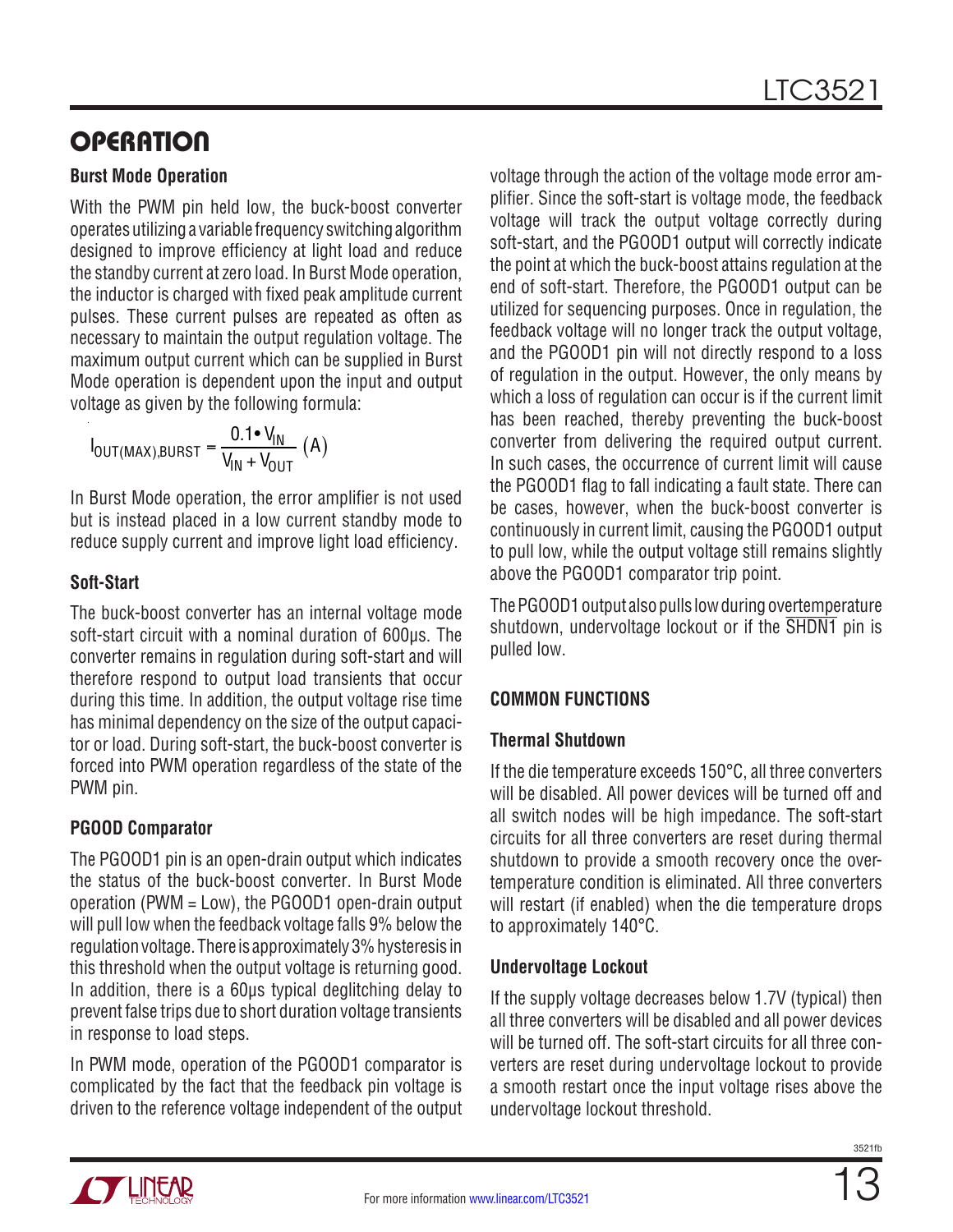The basic LTC3521 application circuit is shown as the Typical Application on the front page of this data sheet. The external component selection is determined by the desired output voltages, output currents and ripple voltage requirements of each particular application. Basic guidelines and considerations for the design process are provided in this section.

#### **Buck Inductor Selection**

The choice of buck inductor value influences both the efficiency and the magnitude of the output voltage ripple. Larger inductance values will reduce inductor current ripple and lead to lower output voltage ripple. For a fixed DC resistance, a larger value inductor will yield higher efficiency by lowering the peak current closer to the average. However, a larger inductor within the same family will generally have a greater series resistance, thereby offsetting this efficiency advantage.

Given a desired peak-to-peak current ripple,  $\Delta I_L$ , the required inductance can be calculated via the following expression, where f represents the switching frequency in MHz:

$$
L = \frac{1}{f \Delta I_L} V_{OUT} \left( 1 - \frac{V_{OUT}}{V_{IN}} \right) \left( \mu H \right)
$$

A reasonable choice for ripple current is  $\Delta I_1 = 240 \text{ mA}$ which represents 40% of the maximum 600mA load current. The DC current rating of the inductor should be at least equal to the maximum load current, plus half the ripple current, in order to prevent core saturation and loss of efficiency during operation. To optimize efficiency, the inductor should have a low series resistance.

In particularly space-restricted applications, it may be advantageous to use a much smaller value inductor at the expense of larger ripple current. In such cases, the converter will operate in discontinuous conduction for a wider range of output loads and efficiency will be reduced. In addition, there is a minimum inductor value required to maintain stability of the current loop (given the fixed internal slope compensation). Specifically, if the buck converter is going to be utilized at duty cycles over 40%, the inductance value must be at least  $L_{MIN}$ , as given by the following equation:

$$
L_{MIN} = 2.5 \cdot V_{OUT} (\mu H)
$$

Table 1 depicts the recommended inductance for several common output voltages.

| <b>OUTPUT VOLTAGE</b> | <b>MINIMUM</b><br><b>INDUCTANCE</b> | <b>MAXIMUM</b><br><b>INDUCTANCE</b> |
|-----------------------|-------------------------------------|-------------------------------------|
| 0.6V                  | $1.5$ µH                            | 2.2 <sub>µ</sub> H                  |
| 1.2V                  | 2.2 <sub>µ</sub> H                  | 4.7 <sub>µ</sub> H                  |
| 1.8V                  | 3.3 <sub>µ</sub> H                  | 6.8 <sub>µ</sub> H                  |
| 2.5V                  | 4.7 <sub>µ</sub> H                  | 8.2 <sub>µ</sub> H                  |

### **Buck Output Capacitor Selection**

A low ESR output capacitor should be utilized at the buck output in order to minimize voltage ripple. Multilayer ceramic capacitors are an excellent choice as they have low ESR and are available in small footprints. In addition to controlling the ripple magnitude, the value of the output capacitor also sets the loop crossover frequency and can, therefore, impact loop stability. There is both a minimum and maximum capacitance value required to ensure stability of the loop. If the output capacitance is too small, the loop crossover frequency will increase to the point where the switching delay and the high frequency parasitic poles of the error amplifier will degrade the phase margin. In addition, the wider bandwidth produced by a small output capacitor will make the loop more susceptible to switching noise. At the other extreme, if the output capacitor is too large, the crossover frequency can decrease too far below the compensation zero and lead to a degraded phase margin. Table 2 provides a guideline for the range of allowable values of low ESR output capacitors. Larger value output capacitors can be accommodated provided they have sufficient ESR to stabilize the loop.

|  |  |  | <b>Table 2. Buck Output Capacitor Range</b> |  |
|--|--|--|---------------------------------------------|--|
|--|--|--|---------------------------------------------|--|

| <b>V<sub>OUT</sub></b> | $C_{MIN}$          | $C_{MAX}$  |
|------------------------|--------------------|------------|
| 0.6V                   | $15\mu F$          | $300\mu F$ |
| 0.8V                   | $15\mu F$          | $230\mu F$ |
| 1.2V                   | $10\mu F$          | $150\mu F$ |
| 1.8V                   | $10\mu F$          | $90\mu F$  |
| 2.7V                   | $10\mu F$          | $70\mu F$  |
| 3.3V                   | $6.8\,\mathrm{µF}$ | $50\mu F$  |

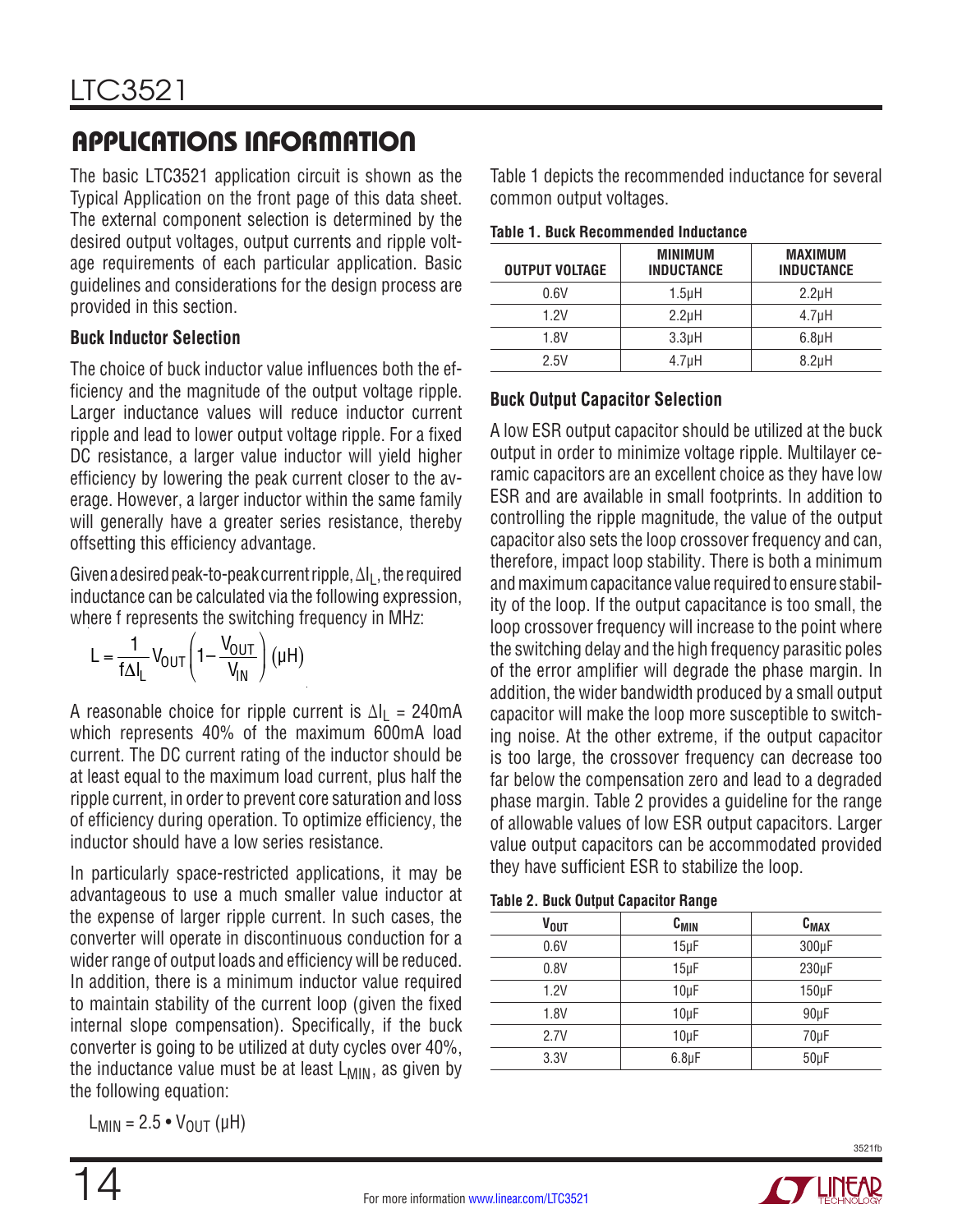#### **Buck Input Capacitor Selection**

The  $PV_{IN2}$  pin provides current to the buck converter power switch and is the supply pin for the IC's internal circuitry. It is recommended that a low ESR ceramic capacitor with a value of at least 4.7µF be used to bypass this pin. The capacitor should be placed as close to the pin as possible and have a short return to ground.

#### **Buck Output Voltage Programming**

The output voltage is set by a resistive divider, according to the following formula:

$$
V_{\text{OUT2,3}}=0.6V\bigg(1+\frac{R2}{R1}\bigg)
$$

The external divider is connected to the output, as shown in Figure 3. It is recommended that a feedforward capacitor,  $C_{FF}$ , be placed in parallel with resistor R2 to improve the noise immunity of the feedback node. Table 3 provides the recommended resistor and feedforward capacitor combinations for common output voltage options.

| <b>V<sub>OUT</sub></b> | R <sub>1</sub>   | R <sub>2</sub> | $C_{FF}$ |
|------------------------|------------------|----------------|----------|
| 0.6V                   |                  | 0              |          |
| 0.8V                   | 200k             | 69.8k          | 22pF     |
| 1.0V                   | 118k             | 80.6k          | 22pF     |
| 1.2V                   | 100 <sub>k</sub> | 102k           | 22pF     |
| 1.5V                   | 78.7k            | 121k           | 22pF     |
| 1.8V                   | 68.1k            | 137k           | 22pF     |
| 2.7V                   | 63.4k            | 226k           | 33pF     |
| 3.3V                   | 60.4k            | 274k           | 33pF     |





**Figure 3. Setting the Buck Output Voltage**

### **Buck-Boost Output Voltage Programming**

The buck-boost output voltage is set by a resistive divider according to the following formula:

$$
V_{\text{OUT1}} = 0.6 \text{V} \left( 1 + \frac{\text{R2}}{\text{R1}} \right)
$$

The external divider is connected to the output, as shown in Figure 4. The buck-boost converter utilizes voltage mode control and the value of R2 plays an integral role in the dynamics of the feedback loop. In general, a larger value for R2 will increase stability and reduce the speed of the transient response. A smaller value of R2 will reduce stability but increase the transient response speed. A good starting point is to choose  $R2 = 1M\Omega$ , then calculate the required value of R1 to set the desired output voltage according to the above formula. If a large output capacitor is used, the bandwidth of the converter is reduced. In such cases R2 can be reduced to improve the transient response. If a large inductor or small output capacitor is utilized, the loop will be less stable and the phase margin can be improved by increasing the value of R2.

#### **Buck-Boost Inductor Selection**

To achieve high efficiency, a low ESR inductor should be utilized for the buck-boost converter. The inductor must have a saturation rating greater than the worst case average inductor current plus half the ripple current. The peak-to-peak inductor current ripple will be larger in buck and boost mode than in the buck-boost region. The peak-to-peak inductor current ripple for each mode can



**Figure 4. Setting the Buck-Boost Output Voltage**

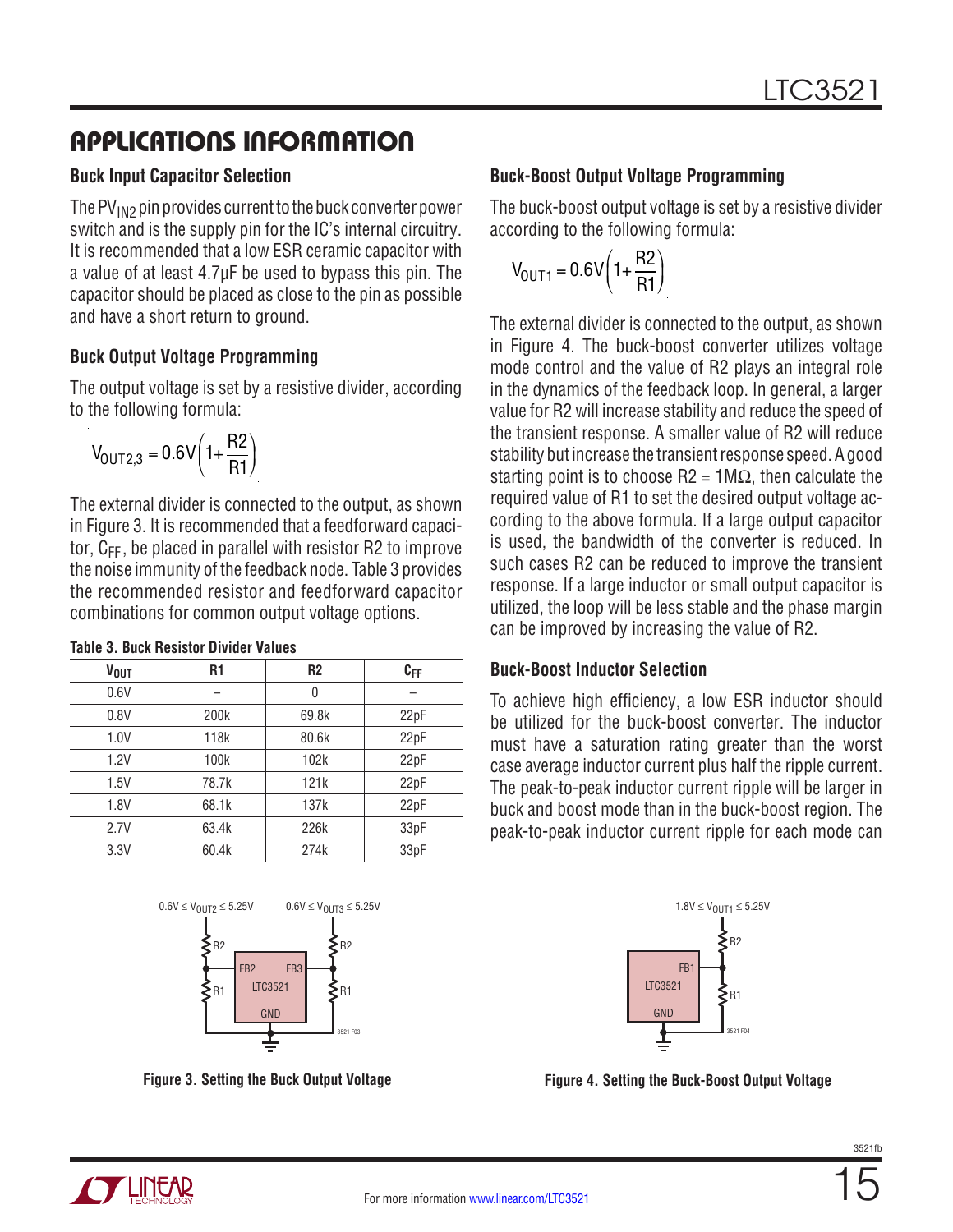be calculated from the following formulas, where f is the frequency in MHz and L is the inductance in μH:

$$
\Delta I_{L,P-P,BUCK} = \frac{1}{fL} \cdot \frac{V_{OUT} (V_{IN} - V_{OUT})}{V_{IN}}
$$

$$
\Delta I_{L,P-P,BOOST} = \frac{1}{fL} \cdot \frac{V_{IN} (V_{OUT} - V_{IN})}{V_{OUT}}
$$

In addition to affecting output current ripple, the size of the inductor can also affect the stability of the feedback loop. In boost mode, the converter transfer function has a right half plane zero at a frequency that is inversely proportional to the value of the inductor. As a result, a large inductor can move this zero to a frequency that is low enough to degrade the phase margin of the feedback loop. It is recommended that the chosen inductor value be less than 10μH if the buck-boost converter is to be used in the boost region.

### **Buck-Boost Output Capacitor Selection**

A low ESR output capacitor should be utilized at the buckboost converter output in order to minimize output voltage ripple. Multilayer ceramic capacitors are an excellent choice as they have low ESR and are available in small footprints. The capacitor should be chosen large enough to reduce the output voltage ripple to acceptable levels. Neglecting the capacitor ESR and ESL, the peak-to-peak output voltage ripple can be calculated by the following formulas, where f is the frequency in MHz,  $C_{OUT}$  is the capacitance in  $\mu$ F, L is the inductance in  $\mu$ H and  $I_{LOAD}$  is the output current in amps:

$$
\Delta V_{P-P,BOOST} = \frac{I_{LOAD} (V_{OUT} - V_{IN})}{C_{OUT} \cdot V_{OUT} \cdot f}
$$

$$
\Delta V_{P-P,BUCK} = \frac{1}{8 \cdot L \cdot C_{OUT} \cdot f^2} \cdot \frac{(V_{IN} - V_{OUT}) V_{OUT}}{V_{IN}}
$$

Since the output current is discontinuous in boost mode, the ripple in this mode will generally be much larger than the magnitude of the ripple in buck mode. In addition to controlling the ripple magnitude, the value of the output capacitor also affects the location of the resonant frequency in the open loop converter transfer function. If the output capacitor is too small, the bandwidth of the converter will extend high enough to degrade the phase margin. To prevent this from happening, it is recommended that a minimum value of 10μF be used for the buck-boost output capacitor.

### **Buck-Boost Input Capacitor Selection**

The supply current to the buck-boost converter is provided by the PV $_{IM1}$  pin. It is recommended that a low ESR ceramic capacitor with a value of at least 4.7μF be located as close to this pin as possible.

### **Inductor Style and Core Material**

Different inductor core materials and styles have an impact on the size and price of an inductor at any given peak current rating. Toroid or shielded pot cores in ferrite or permalloy materials are small and reduce emissions, but generally cost more than powdered iron core inductors with similar electrical characteristics. The choice of inductor style depends upon the price, sizing, and EMI requirements of a particular application. Table 4 provides a sampling of inductors that are well suited to many LTC3521 application circuits.

| <b>MANU-</b><br><b>FACTURER</b> | <b>PART NUMBER</b>     | <b>VALUE</b>       | <b>MAX</b><br><b>CURRENT</b> | <b>DCR</b>    | <b>HEIGHT</b>     |
|---------------------------------|------------------------|--------------------|------------------------------|---------------|-------------------|
| Taiyo Yuden                     | NP03SB4R7M             | $4.7\muH$          | 1.2A                         | $0.047\Omega$ | 1.8 <sub>mm</sub> |
|                                 | NP03SB6R8M             | $6.8\mu H$         | 1А                           | $0.084\Omega$ | 1.8 <sub>mm</sub> |
| Coilcraft                       | MSS7341-502NL          | 5 <sub>µ</sub> H   | 2.3A                         | $0.024\Omega$ | 4.1 <sub>mm</sub> |
|                                 | DT1608C-472ML          | 4.7 <sub>µ</sub> H | 1.2A                         | $0.085\Omega$ | $2.92$ mm         |
| Cooper-<br>Bussmann             | SD7030-5R0-R           | 5 <sub>µ</sub> H   | 2.4A                         | $0.026\Omega$ | 3 <sub>mm</sub>   |
|                                 | SD20-6R2-R             | $6.2\mu H$         | 1.12A                        | $0.072\Omega$ | 2mm               |
| Sumida                          | CDR6D23MNNP-4R2        | 4.2 <sub>µ</sub> H | 2.6A                         | $0.052\Omega$ | 2.5 <sub>mm</sub> |
|                                 | CDRH4D16FB/ND-<br>6R8N | $6.8\mu H$         | 1А                           | $0.081\Omega$ | 1.8mm             |

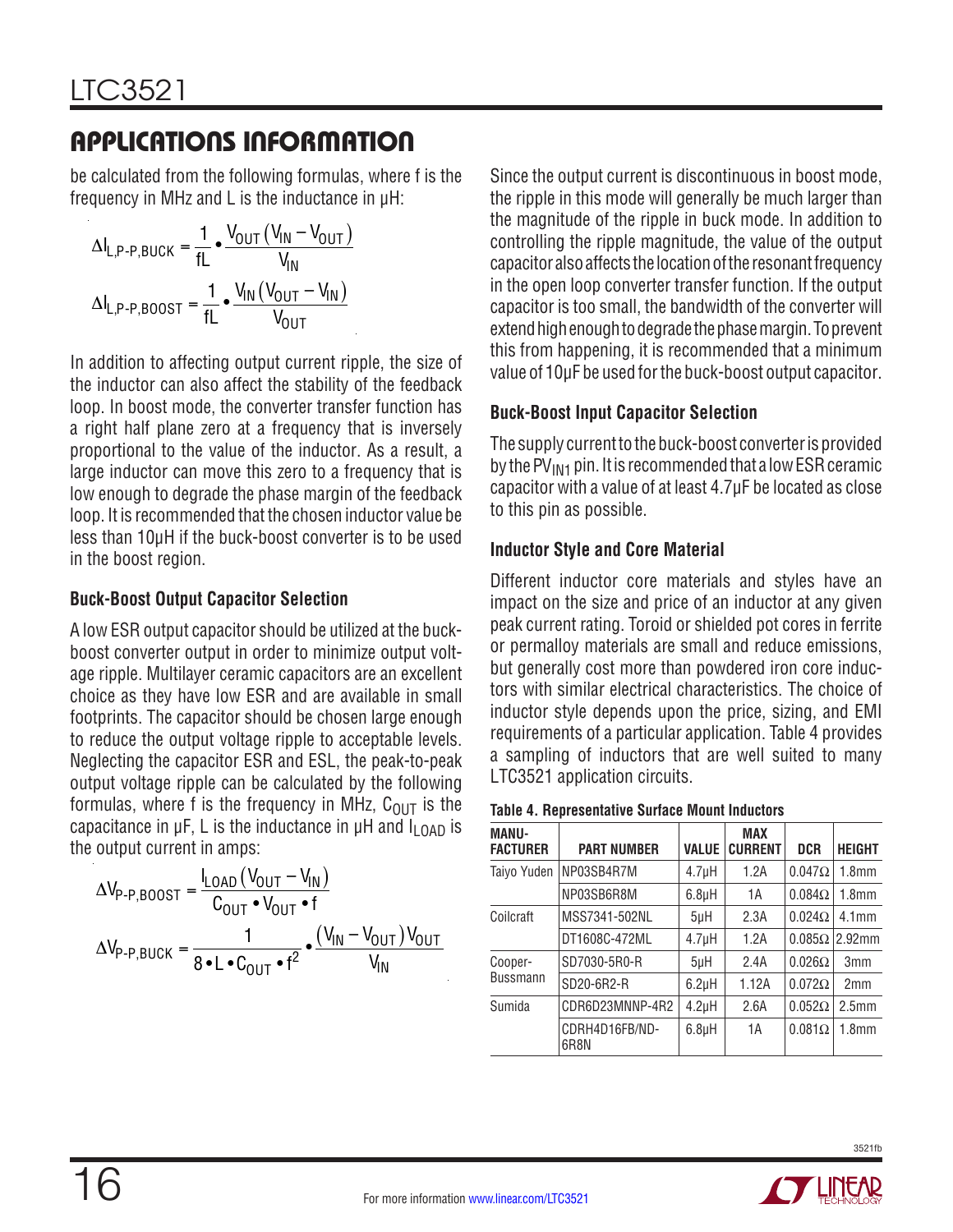#### **Capacitor Vendor Information**

Both the input and output capacitors used with the LTC3521 must be low ESR and designed to handle the large AC currents generated by switching converters. The vendors in Table 5 provide capacitors that are well suited to LTC3521 application circuits.

| <b>MANUFACTURER</b> | <b>WEB SITE</b>           | <b>REPRESENTATIVE PART</b><br><b>NUMBERS</b> |
|---------------------|---------------------------|----------------------------------------------|
| Taiyo Yuden         | www.t-yuden.com           | JMK212BJ106K 10µF, 6.3V                      |
|                     |                           | JMK212BJ226K 22µF, 6.3V                      |
| <b>TDK</b>          | www.component.<br>tdk.com | C2012X5R0J106K 10µF, 6.3V                    |
| Murata              | www.murata.com            | GRM21BR60J106K 10µF, 6.3V                    |
|                     |                           | GRM32ER61C226K 22µF, 16V                     |
| AVX                 | www.avxcorp.com           | SM055C106KHN480 10µF                         |

Minimizing solution size is usually a priority. Please be aware that ceramic capacitors can exhibit a significant reduction in effective capacitance when a bias is applied. The capacitors exhibiting the highest reduction are those packaged in the smallest case size.

#### **PCB Layout Considerations**

The LTC3521 switches large currents at high frequencies. Special care should be given to the PCB layout to ensure stable, noise-free operation. Figure 5 depicts the recommended PCB layout to be utilized for the LTC3521. A few key guidelines follow:

- 1. All circulating high current paths should be kept as short as possible. This can be accomplished by keeping the routes to all bold components in Figure 5 as short and as wide as possible. Capacitor ground connections should via down to the ground plane in the shortest route possible. The bypass capacitors on  $PV<sub>IM1</sub>$  and  $PV_{1N2}$  should be placed as close to the IC as possible and should have the shortest possible paths to ground.
- 2. The small-signal ground pad (GND) should have a single point connection to the power ground. A convenient way to achieve this is to short the pin directly to the Exposed Pad as shown in Figure 5.
- 3. The components shown in bold, and their connections, should all be placed over a complete ground plane.
- 4. To prevent large circulating currents from disrupting the output voltage sensing, the ground for each resistor divider should be returned directly to the small signal ground pin (GND).
- 5. Use of vias in the die attach pad will enhance the thermal environment of the converter, especially if the vias extend to a ground plane region on the exposed bottom surface of the PCB.

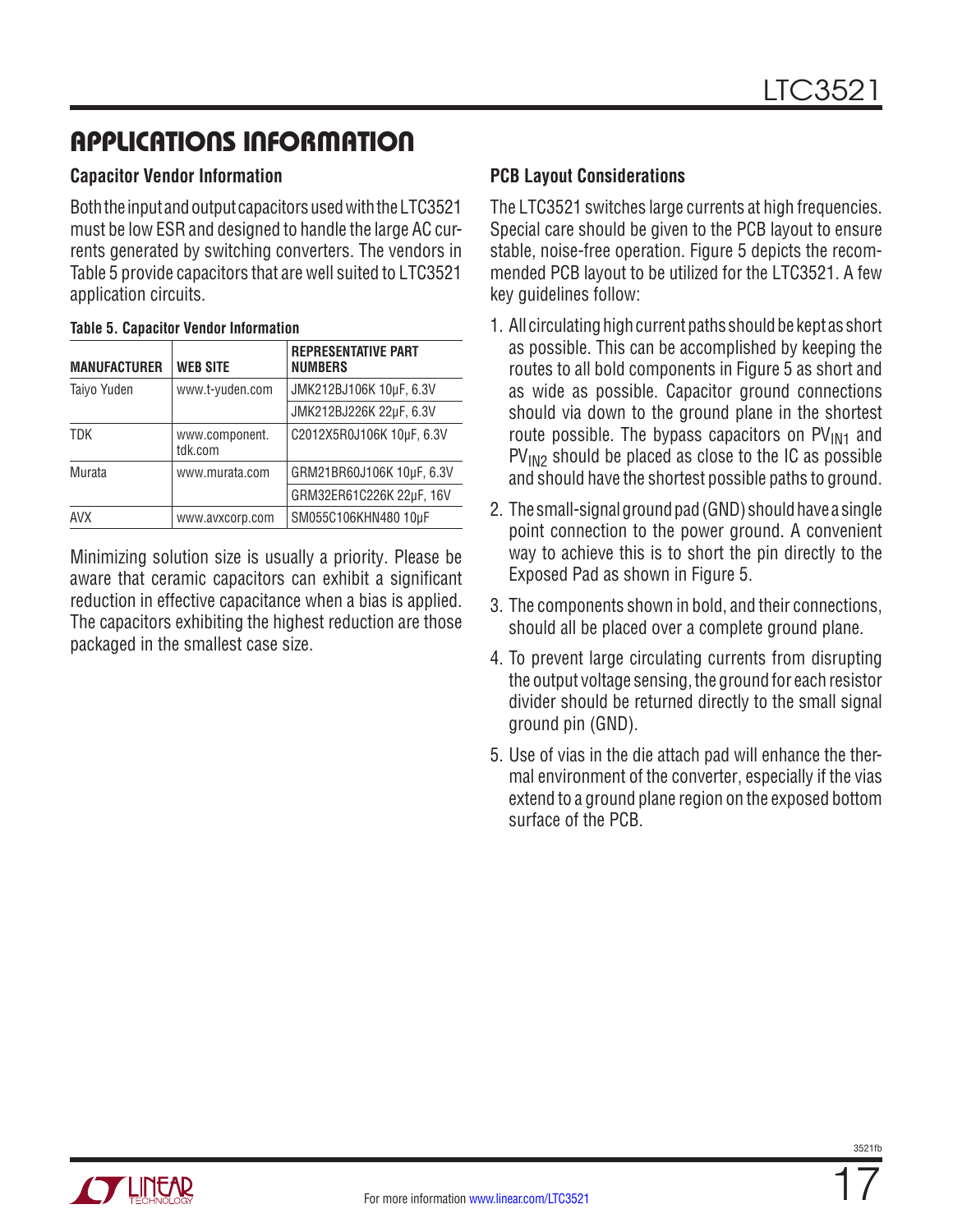

UNINTERRUPTED GROUND PLANE MUST EXIST UNDER ALL COMPONENTS<br>SHOWN IN BOLD, AND UNDER TRACES CONNECTING TO THOSE COMPONENTS

**Figure 5. LTC3521 Recommended PCB Layout**

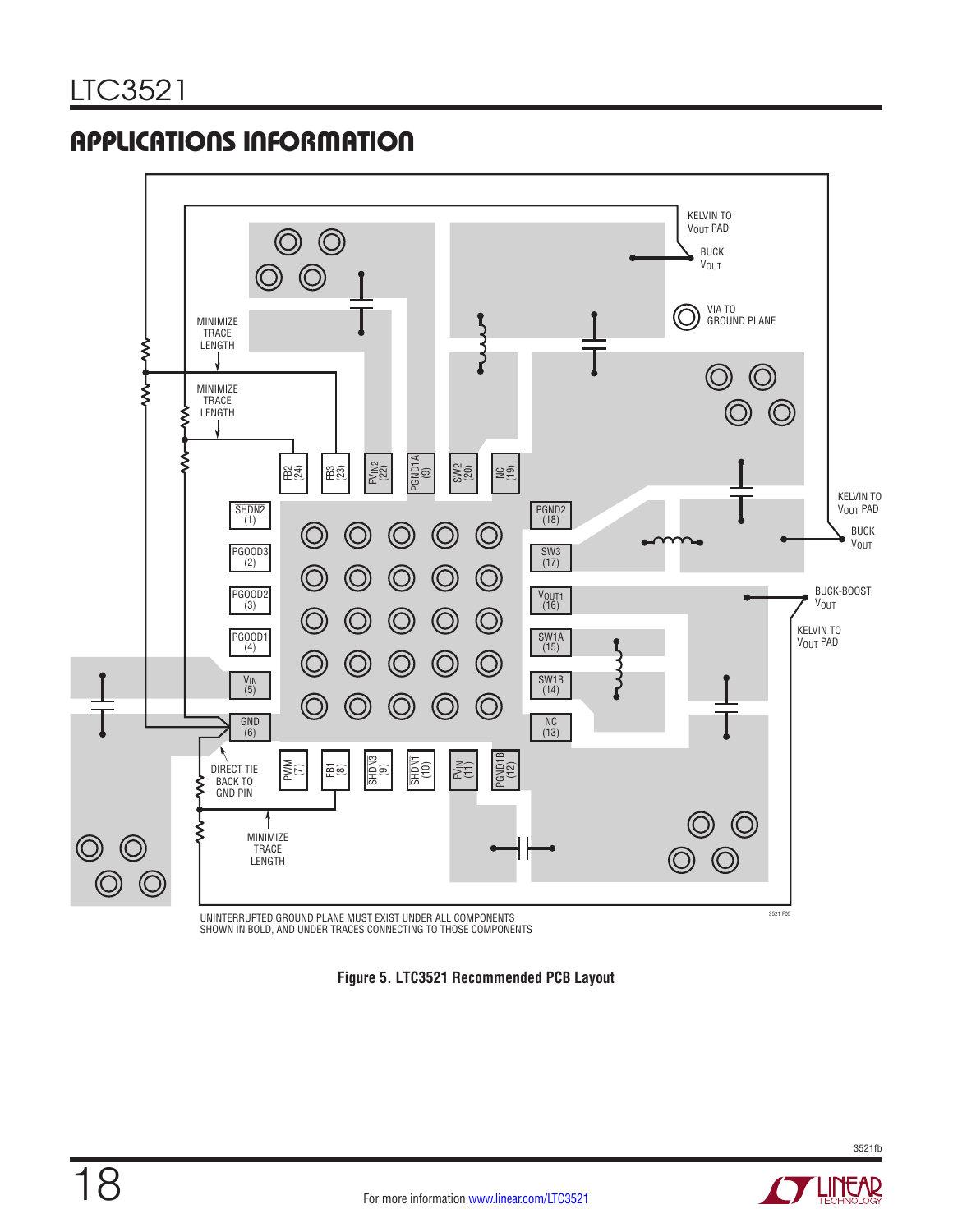### Typical Application



**Dual Supercapacitor to 3.3V at 200mA, 1.8V at 50mA and 1.2V at 100mA Backup Power Supply**

**Converter Output Voltages Efficiency vs V<sub>IN</sub>** 





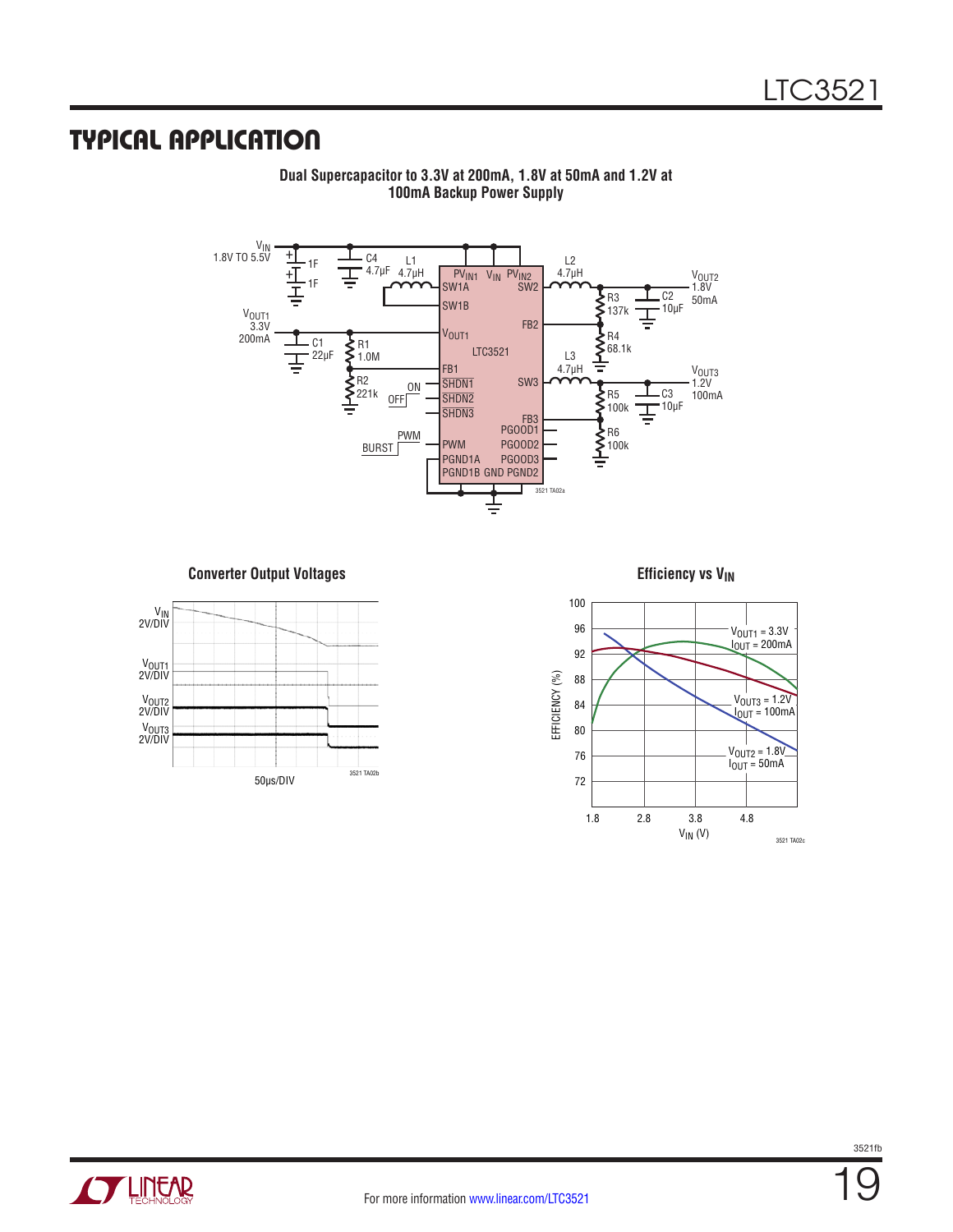### Package Description



#### **Exposed Pad Variation CB Exposed Pad Va**



2. DIMENSIONS ARE IN MILLIMETERS 1. CONTROLLING DIMENSION: MILLIMETERS 3. DRAWING NOT TO SCALE

(INCHES) \*DIMENSIONS DO NOT INCLUDE MOLD FLASH. MOLD FLASH SHALL NOT EXCEED 0.150mm (.006") PER SIDE 4. RECOMMENDED MINIMUM PCB METAL SIZE FOR EXPOSED PAD ATTACHMENT

**UF Package 24-Lead Plastic QFN (4mm** × **4mm) UF Package** (Reference LTC DWG # 05-08-1697 Rev B) **24-Lead Plastic QFN (4mm** × **4mm)**  $($ Reference LTC DWG  $#$  05-06-1697



MOLD FLASH. MOLD FLASH, IF PRESENT, SHALL NOT EXCEED 0.15mm ON ANY SIDE, IF PRESENT 5. EXPOSED PAD SHALL BE SOLDER PLATED

6. SHADED AREA IS ONLY A REFERENCE FOR PIN 1 LOCATION

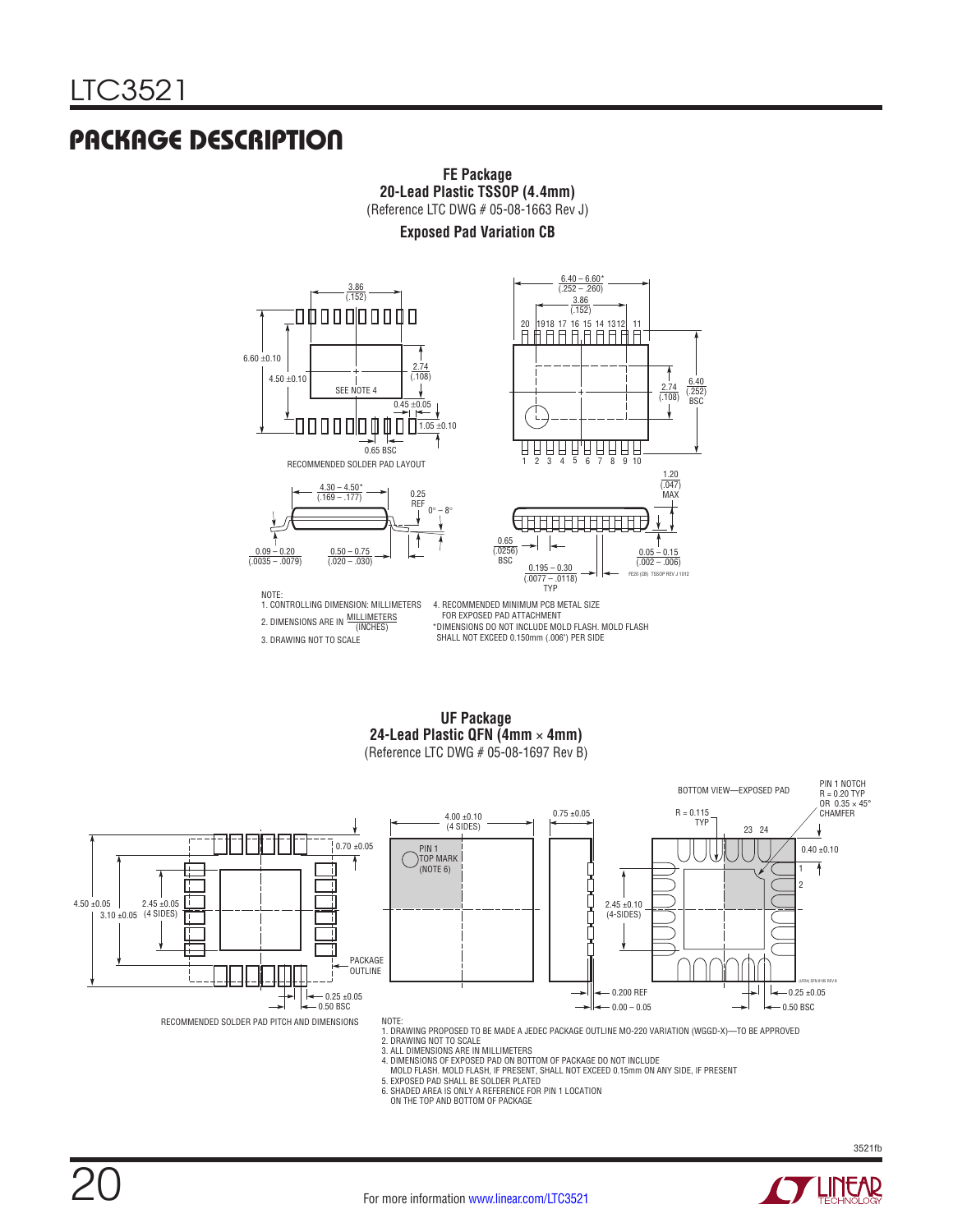## Revision History

| <b>REV</b> | <b>DATE</b> | DESCRIPTION                                         | <b>PAGE NUMBER</b> |
|------------|-------------|-----------------------------------------------------|--------------------|
| A          | 11/10       | Addition of PGND1A reflected throughout data sheet  |                    |
|            |             | Addition of $V_{\text{IN}}$ to Typical Applications | 1, 19, 22          |
|            |             | <b>Revised Note 2</b>                               | 3                  |
|            |             | <b>Changes to Block Diagram</b>                     | 9                  |
|            |             | Change to Operation Soft-Start section              | 11.13              |
| B          | 08/13       | Corrected pin numbers on Block Diagram UF package   | 9                  |